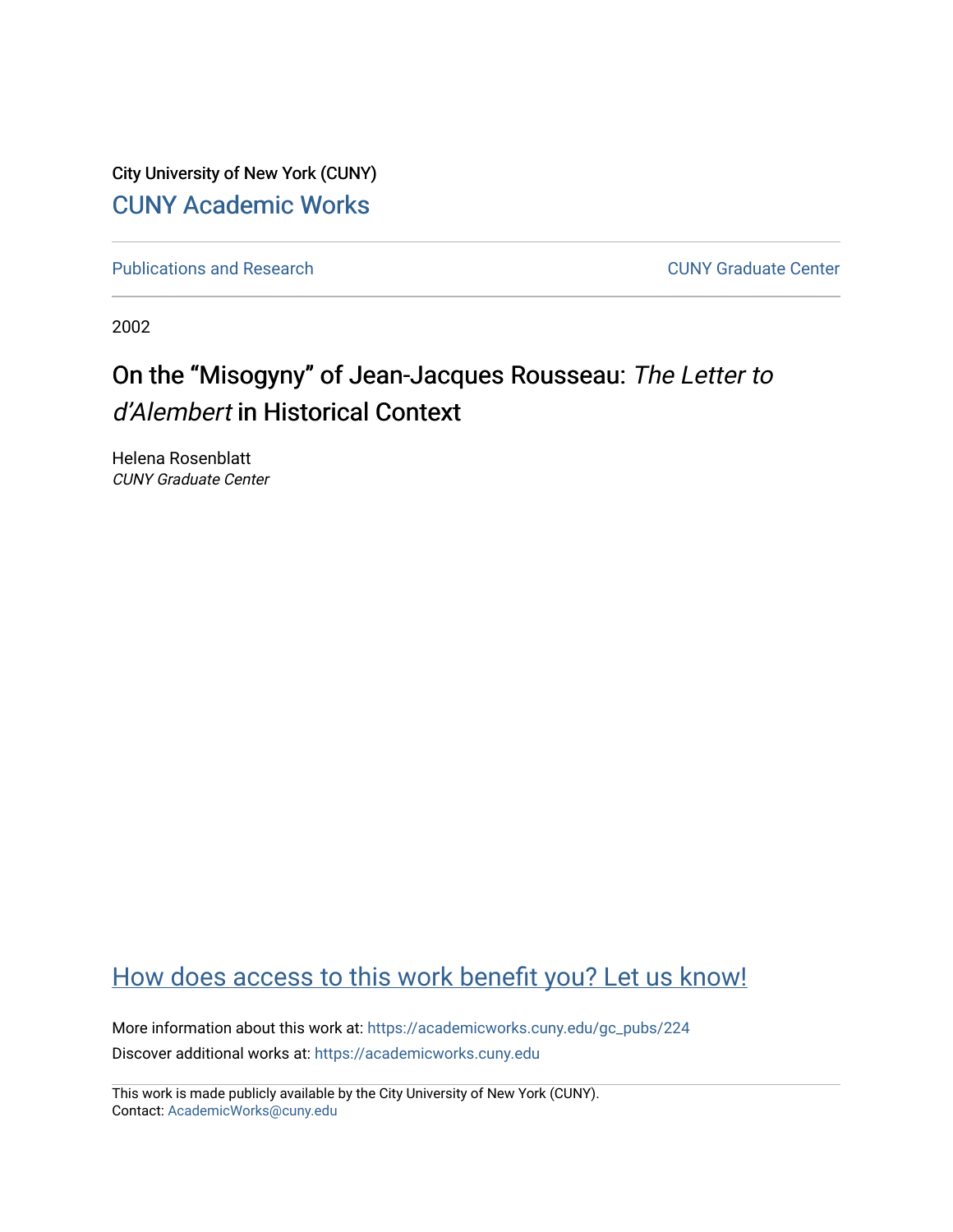## **On the ''Misogyny'' of Jean-Jacques Rousseau:**

**The** *Letter to d'Alembert* **in Historical Context**

*Helena Rosenblatt Hunter College and the Graduate Center, CUNY*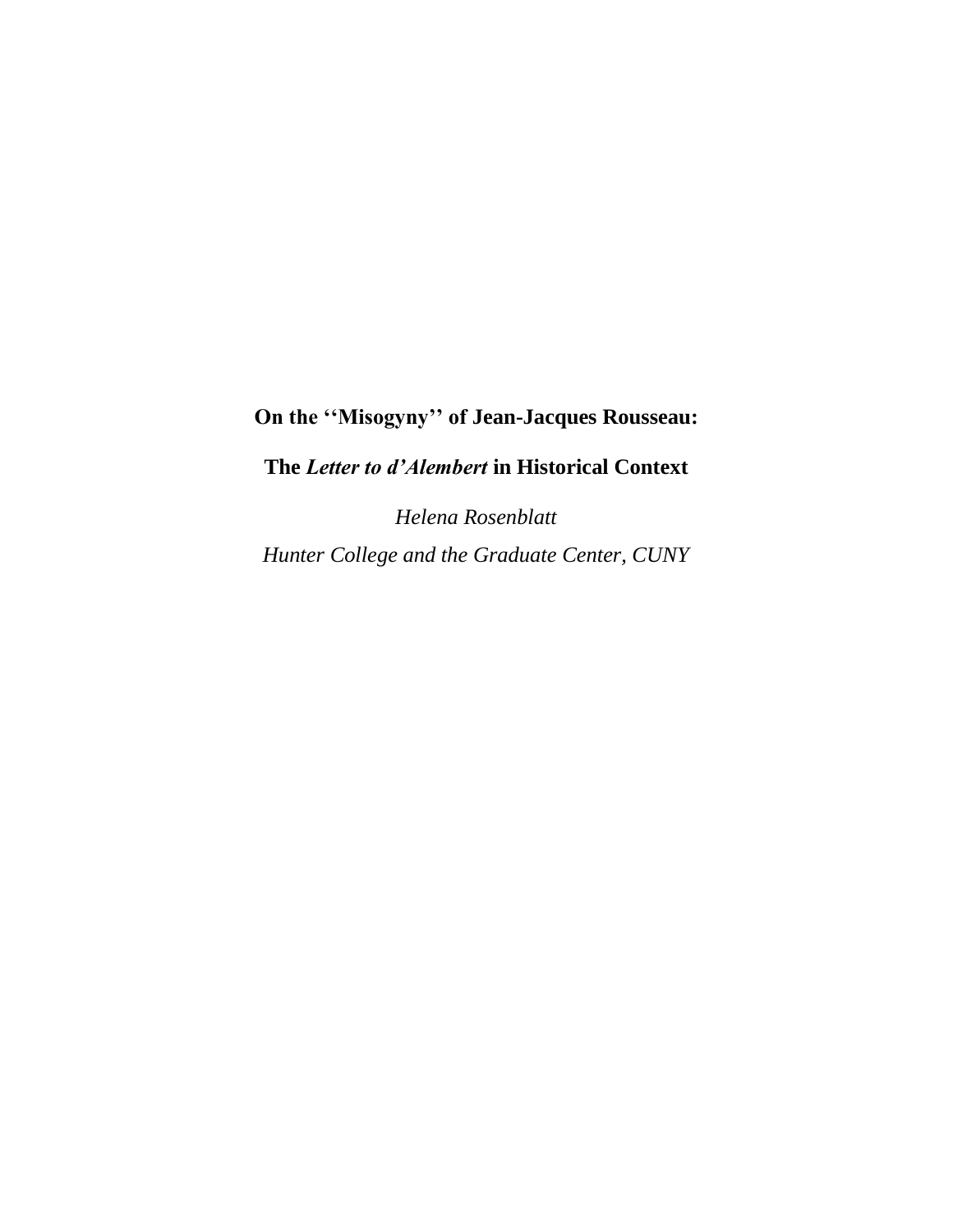Evidence suggests that the feminist consensus on Jean-Jacques Rousseau "misogyny" is breaking down.<sup>1</sup> New studies are emerging that bring to light the many sympathetic portrayals of women in Rousseau's works and the important role he ascribed to women within the family. Some modern feminists are even finding ways of reading Rousseau that speak to women's concerns today. Overturning the notion that Rousseau was an arch-misogynist will be an uphill battle, however, given how very widespread it has become. Moreover, before we can arrive at a coherent and convincing appraisal of Rousseau's views on women, a curious paradox needs to be addressed: even feminist admirers of Rousseau tend to accept the established feminist canon on him, and in fact build upon it. Therein lies a fundamental problem for Rousseau scholarship and for women's studies in general.

Early works of feminist criticism not only exposed Rousseau's patriarchal and "functionalist" attitude toward women but denounced it as the fatal flaw in his entire political theory. According to Eva Figes, Rousseau's attempt to "put woman firmly back in the home" was driven by a desire to repress the female sex and the related self-serving belief that a woman's role should be confined to providing domestic ''entertainment'' for men. This view of women was "ironic" and even "illogical" given Rousseau's otherwise egalitarian principles; indeed, if taken to their logical conclusion, Rousseau's ideas on women made "utter non-sense" of his whole political philosophy.<sup>2</sup> Similarly, Susan Okin notes that Rousseau held to his "reactionary" ideas on women, at times with "almost hysterical fervor," despite the fact that they were ''in flagrant contradiction'' to his own values of freedom and equality.<sup>3</sup> Other feminist critics thereafter picked up on this contradiction, the most damning of Rousseau's many paradoxes: his advocation of a male-female relationship based on the legitimation of force and the cultivation of "corrupt doll-like sentiments" in women.<sup>4</sup> Carole Pateman denounces Rousseau from yet another perspective: despite his differences with the thinkers of the natural law school, Rousseau nevertheless agreed with theirviewofwomenas "permanentlysubversiveof politicalorder" and enthusiastically subscribed to their notion of a "sexual contract" between men and women that doomed women to a condition resembling slavery.<sup>5</sup>

<sup>1</sup> According to both *Webster's* and the *Oxford English Dictionary*, *misogyny* means ''hatred of women.''

<sup>2</sup> Figes, Patriarchal Attitudes (London, 1970), 94, 96, 99.

<sup>3</sup> Susan Okin, *Women in Western Political Thought* (Princeton, N.J., 1992), 99, 193.

<sup>&</sup>lt;sup>4</sup> Nannerl Keohane, "' 'But for Her Sex... ': The Domestication of Sophie," in Trent Rousseau Papers, ed. Jim MacAdam, Michael Neumann, and Guy Lafrance (Ottawa, 1980), 144.

<sup>&</sup>lt;sup>5</sup>Carole Pateman, *The Disorder of Women: Democracy, Feminism, and Political Theory (Stanford,*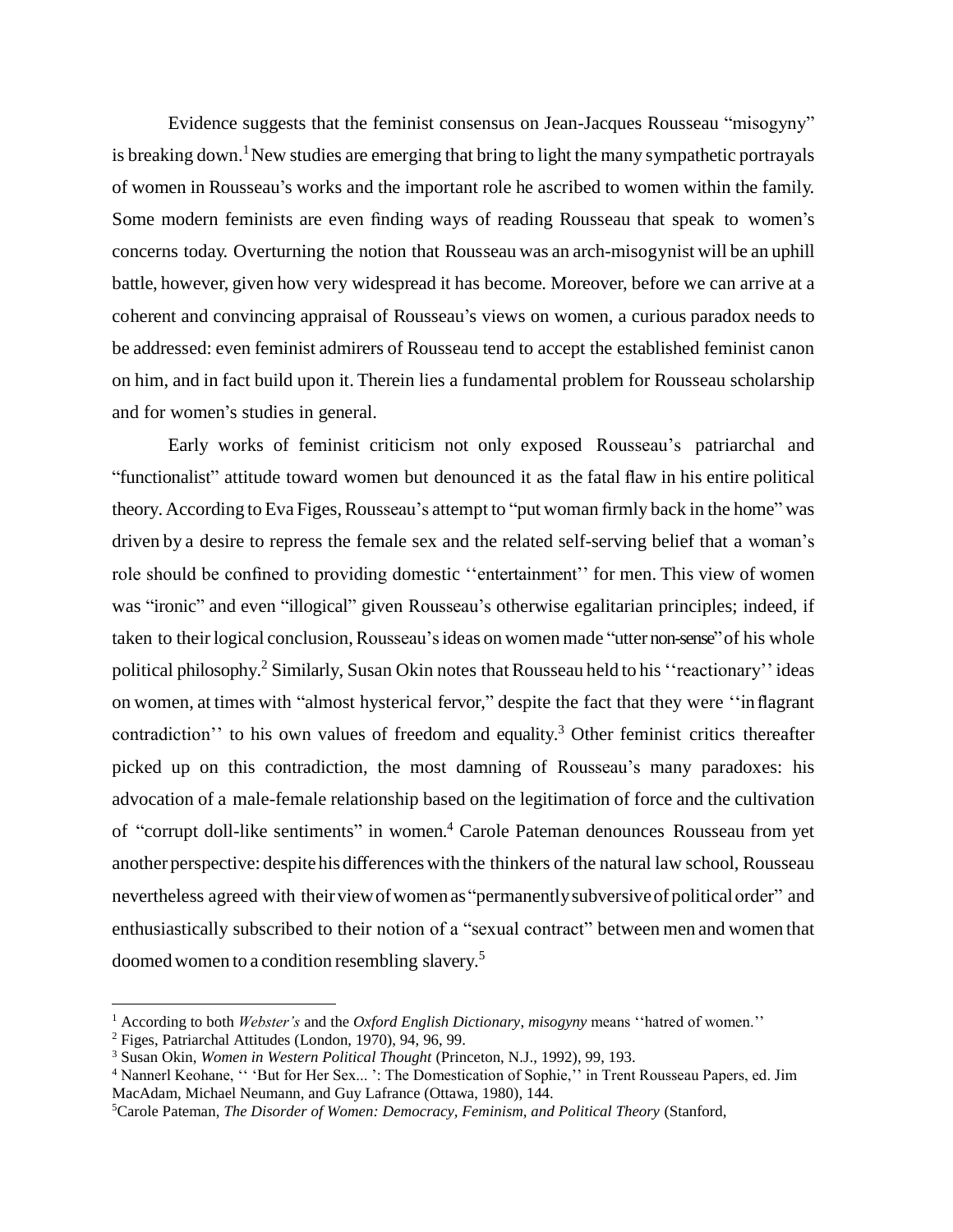In France, Rousseau's reputation did not fare any better. Léon Abensour's often-cited study *La femme et le féminisme avant la Révolution* describes Rousseau as the "leader" and "chief" of the "anti-feminist school." An outrageous disparager of woman, uniquely antifeminist for his times, Rousseau denied women "all capacity, all political right."<sup>6</sup> More recently, Sarah Kofman has done much to expose Rousseau's so-called phallocratic ends, his "hackneyed and symptomatically masculinist" ideas about women.<sup>7</sup> It is not surprising, then, given the considerable body of scholarship accumulated over the years, and the near unanimity about Rousseau's "misogyny," that feminists have continuously asked whether they should even bother to read him anymore.

This view of Rousseau as arch-misogynist permeates other areas of scholarship as well. In fact, recent feminist historiography of the French Revolution has done much to propagate and reinforce it. In particular, those who have argued that the Revolution was bad for women have also often placed considerable blame for this on Rousseau. It is claimed that Rousseau provided the rationale for the exclusion of women from citizenship, for their "dismissal from political life," their "banishment to the domestic sphere," and their ultimate "silencing."<sup>8</sup> Carol Blum, for example, blames what she calls the "Jacobin-Rousseauvian male oligarchy" for depriving women of their rightful place in the new French polity.<sup>9</sup> Joan Landes notes the "enormous" and "profound" impact of Rousseau's misogynist ideas on the revolutionaries. In Rousseau's work, women were "yoked to a conservative and ultimately passive function," confined to the privacy of their homes and thereby "barred completely from active participation in the very sphere that [gave] purpose to all [their] actions."<sup>10</sup> No wonder, then, that the French Revolution's "stampede to the Rousseauist ethos," to use Madelyn Gutwirth's words, proved so disappointing to women.<sup>11</sup>

Modern readers should be aware, however, that these now canonical appraisals of Rousseau are quite unsatisfactory, and they are so for several reasons. First of all, early feminist

Calif., 1989), 17; idem, *The Sexual Contract* (1988; rpt., Stanford, Calif., 2000).

<sup>6</sup> Léon Abensour, *La femme et le féminisme avant la Révolution* (Geneva, 1977), 373, 423. All translations from the French are my own.

<sup>7</sup>Sarah Kofman, ''Rousseau's Phallocratic Ends,'' trans. Mara Dukats, in *Revaluing French Feminism*, ed. Nancy Fraser and Sandra L. Bartky (Bloomington, Ind., 1992), 47.

<sup>8</sup> Joan Landes, *Women and the Public Sphere in the Age of the French Revolution* (Ithaca, N.Y., 1988), 89.

<sup>9</sup>Carol Blum, *Rousseau and the Republic of Virtue* (Ithaca, N.Y., 1986), 209.

<sup>10</sup> Landes, *Women and the Public*, 226, 269.

<sup>11</sup>Madelyn Gutwirth, *The Twilight of the Goddesses: Women and Representation in the French Revo- lutionary Era*  (New Brunswick, N.J., 1992), 214.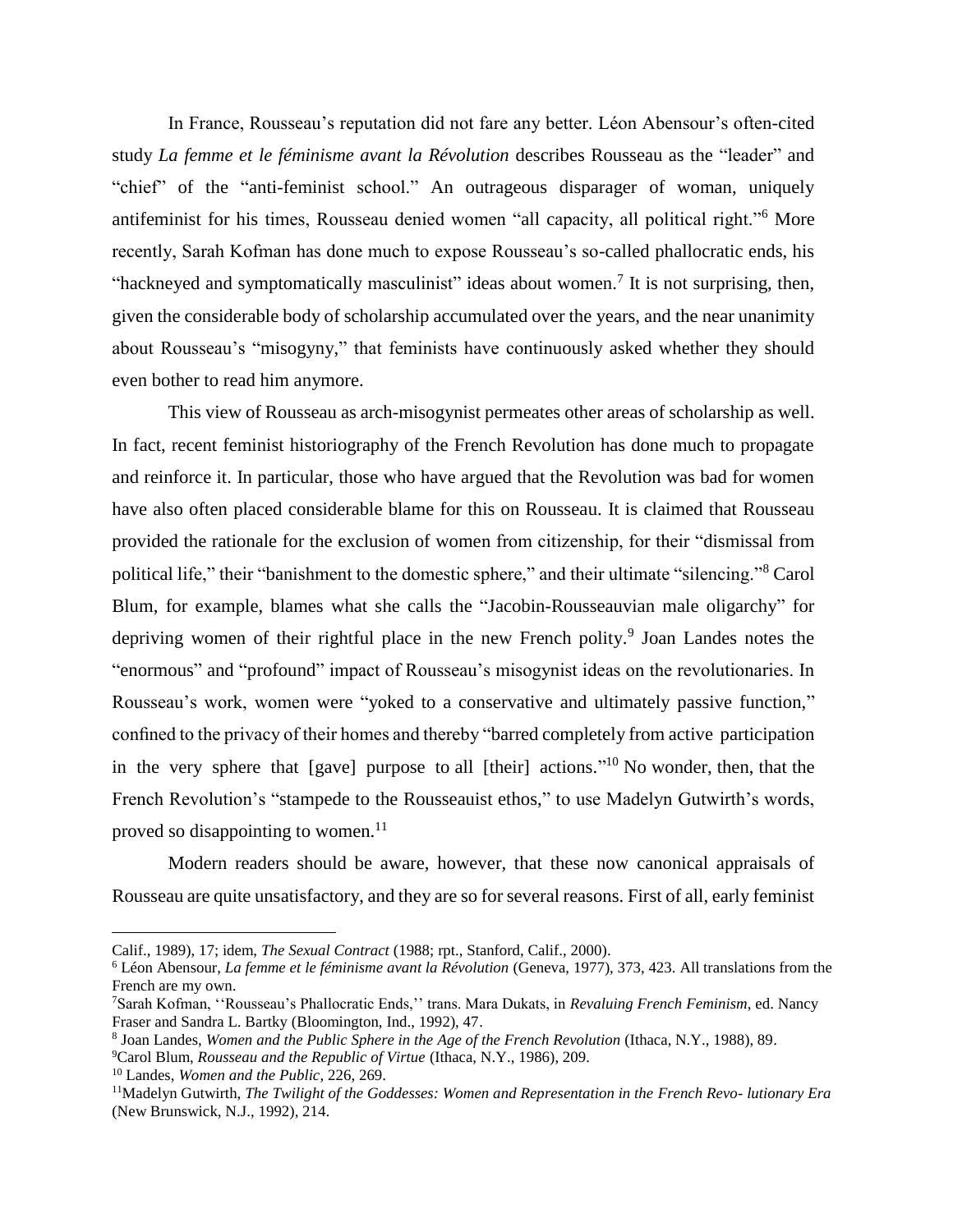criticism of political theorists was marred by a remarkably old-fashioned methodology.<sup>12</sup> Strangely, Okin's admittedly path breaking book seems much like another version of the "great thinker theory" except that the "great thinkers" are now shown to have been great (patriarchalist, functionalist) misogynists. These men are dealt with in abstraction, out of historical context, entirely divorced from the practical problems of political and social life of their times, and far removed from any real women. Their comments on women are repeatedly taken out of the discursive contexts within which they are made. They are then judged according to how well they measure up to our present egalitarian principles. The object of such an exercise more often seems to be to condemn the supposedly misogynist attitudes of men in general than to understand or explain the philosophy of the great thinkers.

A related problem is that these early appraisals were often impaired by an approach that failed to distinguish between a thinker's influence, or significance, and his meaning. Informing Okin's treatment of Rousseau, for example, is the belief that his ideas have contributed to the historical and on-going oppression of women. In this regard, Rousseau's thought is worth examining because it is "representative of the whole Western tradition."<sup>13</sup> Figes justifies a similar approach by declaring that Rousseau "was more the father of his times than the child of his times."<sup>14</sup> But looking at Rousseau through the lens of the effect he may have had on a whole tradition does not get us any closer to his own intentions or to the historical meaning of his thought.

Strangely, however, establishing the historical meaning of Rousseau's pronouncements on women seems to be becoming less, rather than more, important in certain circles. Modern feminists are increasingly arguing that something of value can be retrieved from Rousseau's thought by ignoring, overturning, or moving beyond what he meant to say.<sup>15</sup> Some years ago, Margaret Canovan suggested that reading Rousseau was useful because his ideas "have implications extending far beyond his own intentions."<sup>16</sup> More recently, Linda Lange has

<sup>&</sup>lt;sup>12</sup> That is, it suffers from many of the problems explained by Quentin Skinner in his "Meaning and Understanding in the History of Ideas,'' in *Meaning and Context: Quentin Skinner and His Critics*, ed. James Tully (Princeton, N.J., 1988).

<sup>13</sup> Okin, *Women in Western Political Thought*, 99.

<sup>14</sup> Figes, *Patriarchal Attitudes*, 94.

<sup>15</sup>An important exception to this rule is Penny Weiss, *Gendered Community: Rousseau, Sex, and Politics* (New York, 1993), which is, in my opinion, the best recent feminist critique of Rousseau available.

<sup>16</sup> Margaret Canovan, ''Rousseau's Two Concepts of Citizenship,'' in *Women in Western Political Philosophy: Kant to Nietzche*, ed. Ellen Kennedy and Susan Mendus (Brighton, U.K., 1987), 78.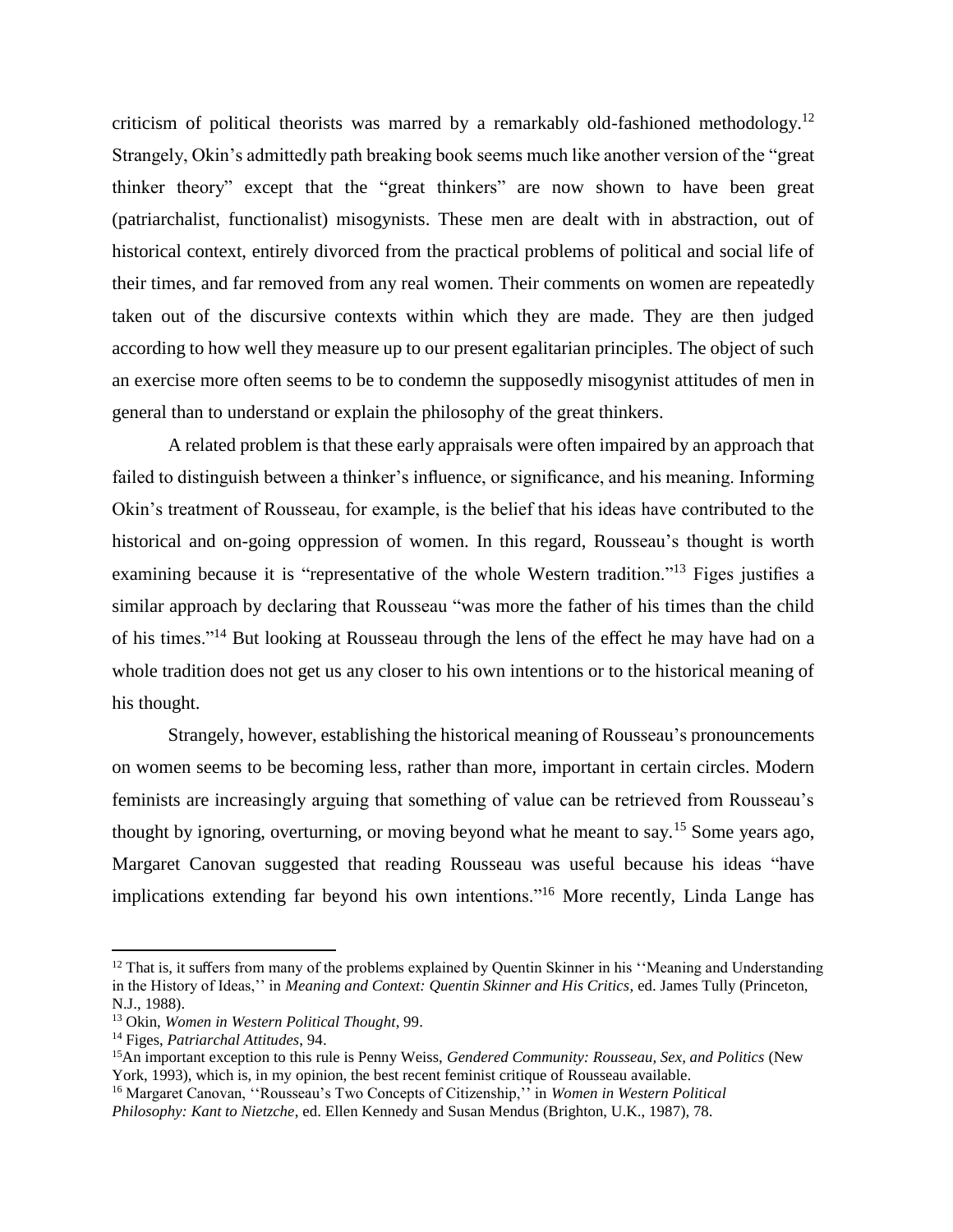argued that Rousseau can be "surprisingly relevant to present problems" if we simply "turn [him] on his head"; reading Rousseau is a useful exercise in "knowing the enemy."<sup>17</sup> Nancy Holland agrees: despite what we already "know about Rousseau," it is good to read "phallocratic texts" like his as an exercise in exposing the ideology that still oppresses women today.<sup>18</sup> The problem is, of course, that with such an unhistorical or even antihistorical perspective we can retrieve meanings from Rousseau that are diametrically opposed to the ones he actually intended. For example, Lange finds that Rousseau's works prove the family to be "an immoral institution... inimical to the development of a good society."<sup>19</sup> These interpretations are all similar in that not only is Rousseau's "misogyny" accepted unquestioningly but his own intentions and the historical meaning of his work have, in some strange way, become moot.

Another problem is that the frequently leveled charge of misogyny in reality offers little satisfaction as an explanatory tool for understanding political theory. Many feminist critics of Rousseau find themselves suggesting in a somewhat circular way that misogyny is both the cause and the effect of Rousseau's attitude toward women. Attempts to attribute Rousseau's views to various psychosexual neuroses abound. It is customary to refer to his "fear of women" or, more particularly, to his fear of "unbridled female sexuality."<sup>20</sup> Some speak of his desire to take revenge on women (i.e., his "punitive nastiness")<sup>21</sup> as being triggered by unsuccessful love affairs or by the slights he felt he had suffered at the hands of socially prominent women. Others attribute his views on women to latent homosexuality, urinary tract problems, $22$  a secret desire to be a woman, or anger at his mother for having died too soon.<sup>23</sup> All these theories are similarly

<sup>17</sup>Lynda Lange, ''Rousseau and Modern Feminism,'' in *Feminist Interpretations and Political Theory*, ed. Mary Lyndon Shanley and Carole Pateman (University Park, Pa., 1991), 94, 109.

<sup>18</sup> Nancy Holland, introduction to Kofman, ''Rousseau's Phallocratic Ends,'' in *Revaluing French Feminism*, 42, 43. <sup>19</sup> Lange, "Rousseau," 108. A similar problem of perspective allows Figes to claim that Rous- seau wanted to defend ''the wealth and power that history and the capitalist system'' have given to the male sex (*Patriarchal Attitudes*, 108), while Elizabeth Fox-Genovese (''Introduction,'' in *French Women and the Age of Enlightenment*, ed. Samia Spencer [Bloomington, Ind., 1984], 18) sees Rousseau as ''the decisive prophet of male individualism in a competitive, capitalist society.''

<sup>&</sup>lt;sup>20</sup> Interestingly, Joel Schwartz has turned this type of interpretation on its head, arguing that this so-called fear of female sexuality is actually proof of Rousseau's respect for women's separate but equal power. Schwartz, *The Sexual Politics of Jean-Jacques Rousseau* (Chicago, 1984).

<sup>21</sup> Gutwirth, *Twilight*, 125.

<sup>22</sup> Victor Wexler, " 'Made for Man's Delight': Rousseau as Antifeminist,'' *American Historical Review* 81 (1976), esp. 271, 284. Wexler notes that the literature on Rousseau's ''paranoia'' resulting from latent homosexuality is vast.

<sup>23</sup> Sarah Kofman, *Le respect des femmes: Kant et Rousseau* (Paris, 1982), 146–47, 125.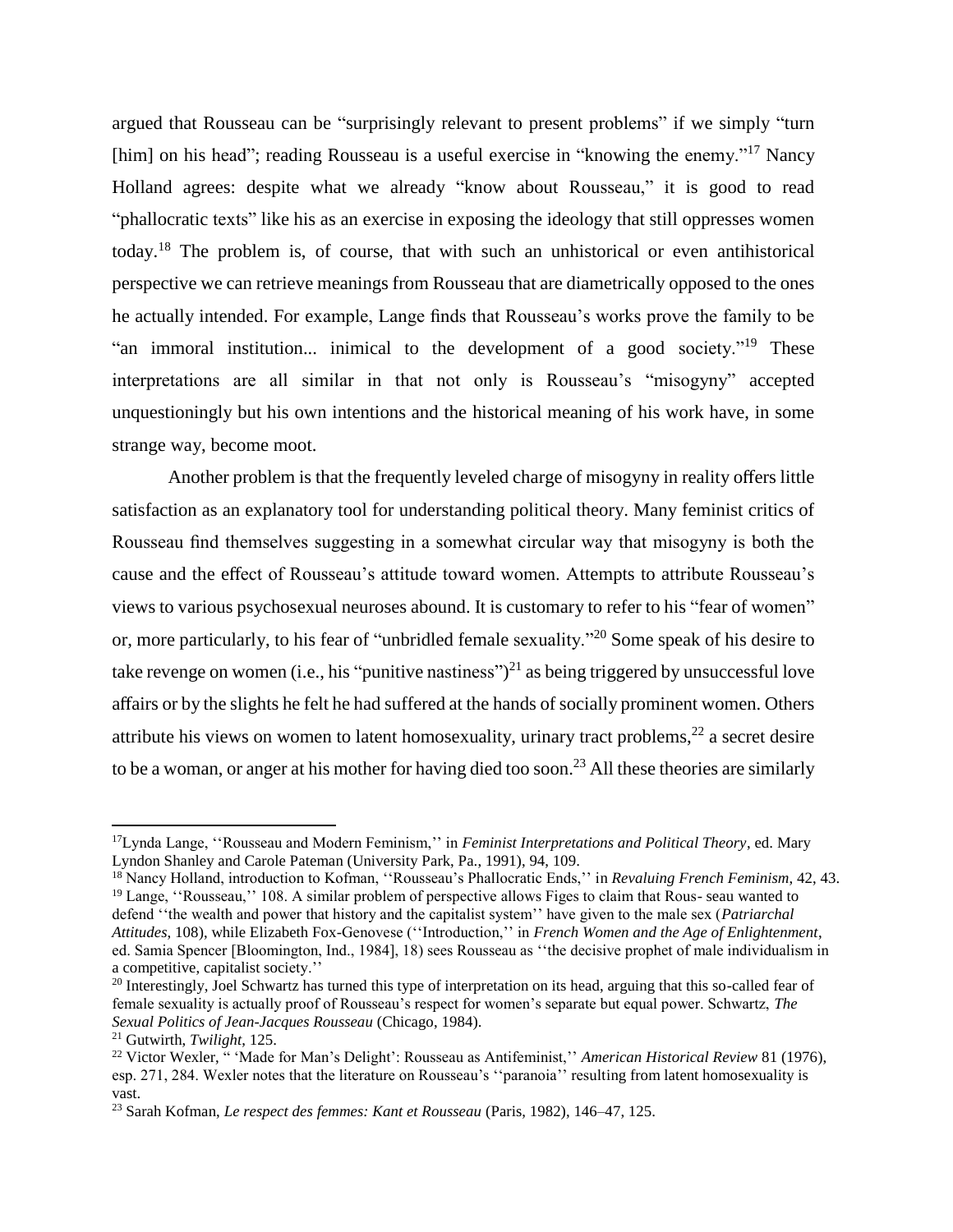unfruitful in that they assume rather than prove his misogyny and, moreover, can shed no light on the actual meaning of Rousseau's political theories. Their usefulness is undermined further by the fact that misogyny is so often depicted as ubiquitous within the Western political tradition and that Rousseau is, in this regard, "representative" or "typical."

Finally, those who describe Rousseau as an arch-misogynist run into difficulty when they try to explain why women, and, indeed, so many highly intelligent and accomplished women, responded favorably to his writings. From a modern perspective, it is evidently embarrassing that women subscribed so "obediently" and "unquestioningly" to Rousseau's ideas and were so "touchingly loyal" to him.<sup>24</sup> We are encouraged to assume that these women must have been reacting emotionally, and not rationally, to his writings. With this argument, modern feminists come perilously close to describing women the way they do not wish them to be described: as irrational, emotional, and pathetically needy creatures who do not know what is best for them. It is suggested, for example, that rather than responding to Rousseau's thought with their intellects, women were "seduced" by the picture Rousseau drew of them in his novels:<sup>25</sup> he "fired their hearts" rather than their brains.<sup>26</sup> Because of the "profound sense of alienation" that some feminists regard as the "hallmark of the female condition in society," women would have related to Rousseau on an emotional or psychological level because, like them, he was a "victim" and an "outcast."<sup>27</sup> It has even been postulated that women's attraction to Rousseau was really "an unconscious temptation to surrender and even to destroy themselves - at the hands of men."<sup>28</sup> Underlying all these interpretations is the idea that if women liked Rousseau, they were profoundly mistaken and led astray by their emotions: "their Rousseauistic fervor" would not permit them to see the truth.<sup>29</sup> Women are repeatedly viewed as victims, of widespread and unrelenting misogyny or of their own irrationality or both.

 $\overline{a}$ 

<sup>24</sup> Gita May, ''Rousseau's 'Antifeminism' Reconsidered,'' in Spencer, *French Women*, 311, 312.

<sup>25</sup> Fox-Genovese, ''Introduction,'' 19.

<sup>26</sup> May, ''Rousseau's 'Antifeminism,' " 310.

<sup>27</sup> *Ibid.*

<sup>&</sup>lt;sup>28</sup> Fox-Genovese, "Introduction," 19. According to Madelyn Gutwirth ("Madame de Staël, Rousseau, and the Woman Question," *PMLA 86* [1971]: 102, 103), Mme. de Staël's "timid" reaction to Rousseau's misogyny, so deeply disappointing and embarrassing, is due to her ''emotive side''; she is ''obsessed with love.'' Moreover, Mme. de Staël's own works are proof of her ''frenzied will to feminine self-sacrifice, to self-abandonment, even self-abasement.'' An important correction to this view of Rousseau's female readers is Mona Ozouf, *Les mots des femmes: Essai sur la singularité française* (Paris, 1999), 335–39. See also Mary Seidman Trouilles, *Sexual Politics in the Enlightenment: Women Writers Read Rousseau* (New York, 1997).

<sup>29</sup> May, ''Rousseau's 'Antifeminism,' '' 312.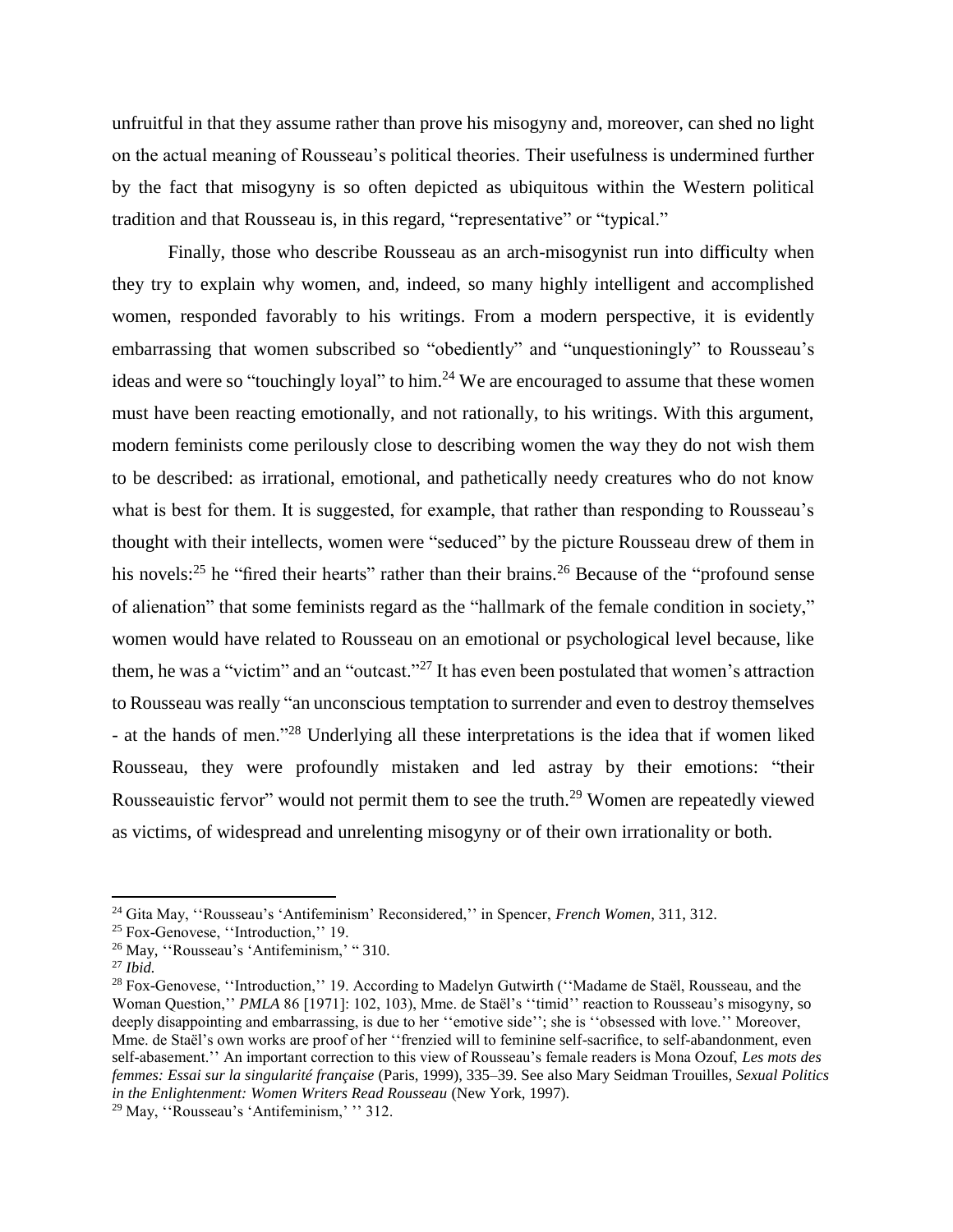It is curious that this view of women subsists in some areas of feminist scholarship at the same time that great strides are being made in bringing to light the very active roles played and contributions made by women to various aspects of both the Enlightenment and the Revolution. In this regard, one could with benefit adopt the approach of scholars such as Olwen Hufton and Suzanne Desan and extend it further. Eschewing facile characterizations of women as innocent victims and of men as misogynist victimizers, these scholars have focused on the experiences and actions of real women and have tried to explain not only why they behaved the way they did but how women's own actions affected the course of the Revolution. When considering the measures taken and pronouncements made by the male revolutionaries, Hufton is guided by a desire to "fit the rhetoric issuing from the politicians on womanhood into context" and, in particular, to take into account how such pronouncements were prompted by real experiences with the actions of women.<sup>30</sup>

I propose that we adopt a similar approach when we evaluate a philosopher like Rousseau. Indeed, recent trends in intellectual history have favored treating the great thinkers as flesh-and-blood individuals directly engaged with the contemporary issues and practical politics of their own day. It is now recognized that before it is possible to understand what any given thinker might have meant by what he said, the intellectual historian must try to reconstitute the thinker's historical context with particular sensitivity to the main problem or problems he might have been trying to solve. Careful consideration must be given to the range and multiplicity of discourses available to the thinker before his rhetorical strategies can be comprehended and evaluated. This methodology is also informed by the idea that no language is an island unto itself. Thus, the process of deciphering and disentangling the overlapping and intertwined discourses in a text, with the aim of arriving at the author's purpose and intended meaning, precludes hasty judgments and easy generalizations.

Those scholars who have tried to accord Rousseau a more sympathetic hearing, even from a feminist point of view, have paid surprisingly little attention to his historical context.<sup>31</sup> Among these, Jean Bethke Elshtain has been a welcome voice of moderation and restraint. Unsatisfied by "monotone, unidimensional representations of Rousseau" and doubting whether

<sup>30</sup> Olwen Hufton, *Women and the Limits of Citizenship in the French Revolution (Toronto, 1992), xxiii.*

<sup>31</sup> This is true of Schwartz, *Sexual Politics*, despite the fact that the author criticizes others for neglecting the ''larger social and political context'' (2). See also Joseph Losco, ''Rousseau on the Political Role of the Family,'' *History of Political Thought* 9 (1988): 91–110, which nevertheless makes several astute observations.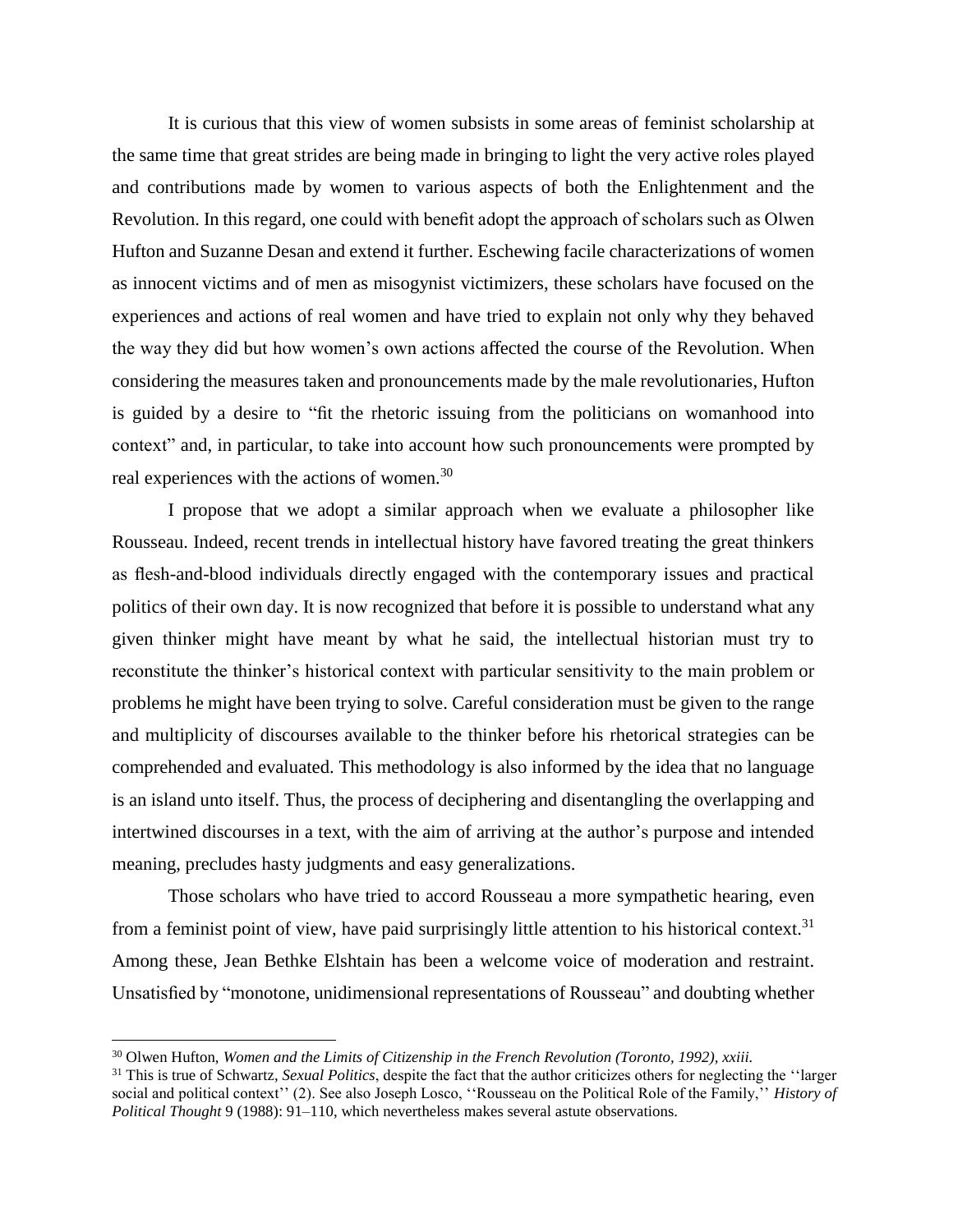his intent could really have been "straight-forwardly misogynist," Elshtain prefers to speak of his "ambivalence" toward women.<sup>32</sup> It is precisely the ambivalence or even "contradictions" in Rousseau's thought that have elicited sensitive and refreshingly sympathetic readings by Mira Morgenstern and Lori Jo Marso. Regretting that Rousseau is so often "seen through the lens of the critic rather than in terms of what he is trying to say," Morgenstern promises to examine Rousseau's thought "on its own terms." Strangely, however, her examination does not involve reconstructing Rousseau's historical context. Noting somewhat contradictorily that "great books resonate with a depth beyond their authors' intentions," Morgenstern suggests that we read Rousseau as "speaking directly to twentieth-century concerns." Paying careful attention to Rousseau's literary works, she rightly notes the "near-reverential terms" with which Rousseau describes women as "the moral centers of the family" and highlights the "empowerment of women" that this entails. However, because the female characters in Rousseau's literary works meet with tragic ends, Morgenstern concludes that Rousseau must have been "torn" with regard to women. Thus, she bids modern readers to ponder why Rousseau's own "consciously proffered solutions to the social and political issues . . . effectively *fail*."<sup>33</sup>

Similarly, Marso highlights Rousseau's obvious "sympathy" toward his female characters and believes that the most instructive aspect of Rousseau's thought with regard to women is the way in which it "fails." "The success of Rousseau's male citizens," she argues, "is had only in light of the demise of his women"; Rousseau's "carefully constructed gender boundaries fail to buttress, and ultimately serve to undermine his social contract."<sup>34</sup> Once again, then, it is not Rousseau's intended meaning that interests these recent scholars, because that would be like saying that Rousseau wrote stories (*La nouvelle Héloïse* and *Emile*) in order to disprove his own theories (*The Social Contract*), an awkward proposition at best. It is instead what modern readers can learn from the purported "failures" and "contradictions" in his work that interests Marso and Morgenstern. And Marso readily admits to bringing a number of

<sup>32</sup> Jean Bethke Elshtain, *Meditations on Modern Political Thought: Masculine/Feminine Themes from Luther to Arendt* (University Park, Pa., 1991), x; idem, *Public Man, Private Woman: Women in Social and Political Thought* (Princeton, N.J., 1981), 157.

<sup>&</sup>lt;sup>33</sup> Mira Morgenstern, *Rousseau and the Politics of Ambiguity: Self, Culture, and Society (University* Park, Pa., 1996), vii, ix, 214, 228, 190, 240 (my italics).

<sup>34</sup> Lori Jo Marso, *(Un)Manly Citizens: Jean-Jacques Rousseau's and Germaine de Staël's Subversive Women*  (Baltimore, Md., 1999), 2, 5–6.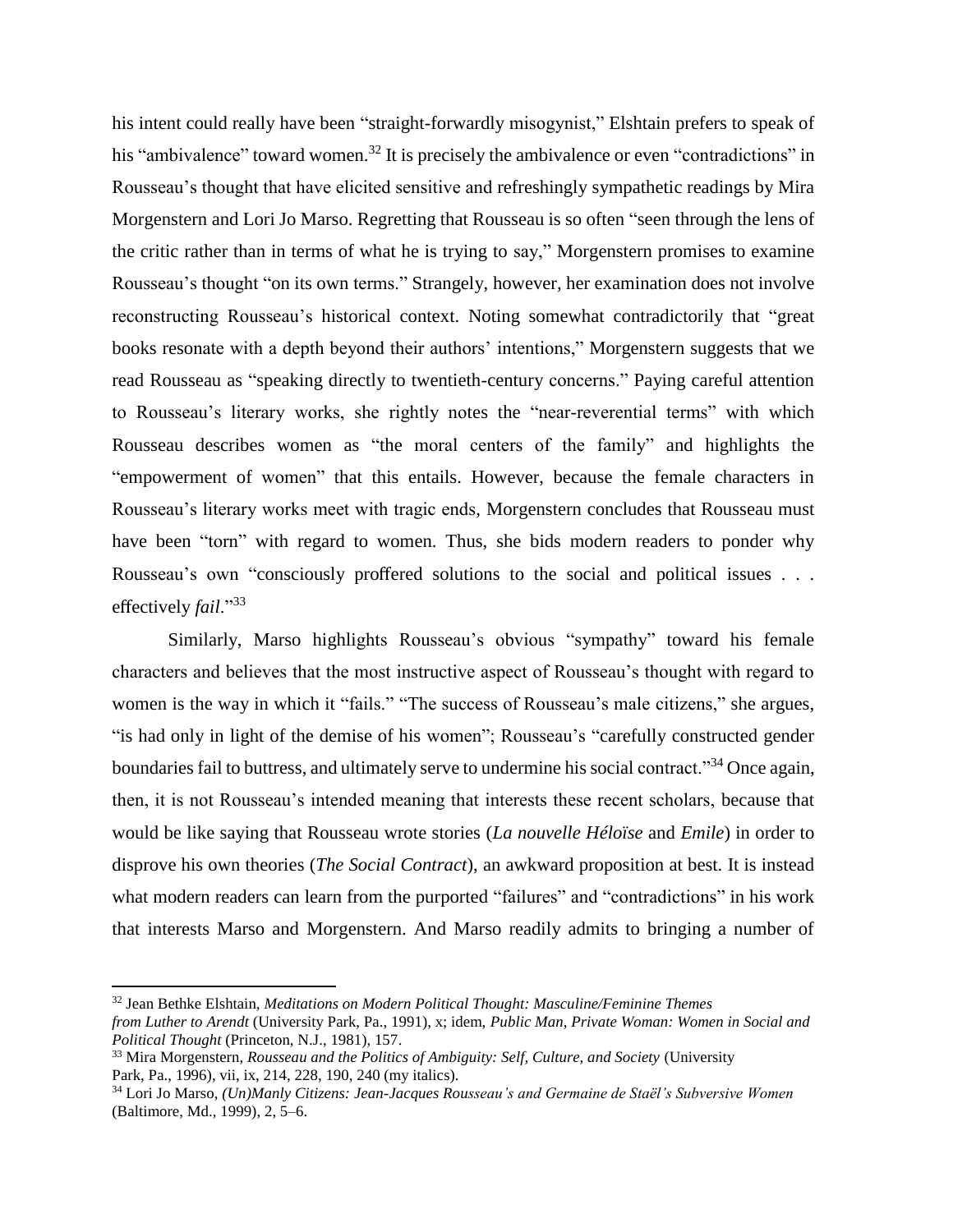insights to Rousseau's works that were "not on [his] mind" when he wrote them.<sup>35</sup> Uncovering the hidden suppositions of Rousseau's works, rather than his express intentions, is also the goal of Elizabeth Wingrove's *Republican Romance*. 36

That the time is ripe for a serious reevaluation of Rousseau's intended meaning is evidenced by several recent works that are paving the way for a more self-consciously historical approach to his views on women. Lieselotte Steinbrügge shows how coherent, understandable, and interesting Rousseau's notions of female nature can become when seen in the context of the debates on womanhood taking place during the French Enlightenment. Moreover, she convincingly argues that far from contradicting his political thought, Rousseau's notions of femininity "derive their logic from the total context of his theory."<sup>37</sup> Anne Vila further elucidates Rousseau's views on women as expressed in *La nouvelle Héloïse* by situating them within the contemporary discourse on "the moral hygiene of sensibility."<sup>38</sup> Finally, Nicole Fermon has suggested that many so-called contradictions in Rousseau's thought disappear when he is seen within his own historical context. Highlighting what also she regards as the essential continuity of Rousseau's thought, Fermon explores the ways in which Rousseau identified women as "powerful agents for political revitalization."<sup>39</sup>

This article contributes to the recent reevaluation of Rousseau's attitudes toward women by reconstructing the historical context of Rousseau's *Letter to d'Alembert*, in which some of his most outrageously "misogynist" statements are made. Many feminists unaware of the Genevan context have reacted particularly strongly to this text. Gutwirth, for example, believes that Rousseau wrote the essay out of a real "vendetta against women."<sup>40</sup> According to Landes, he wrote it in a "near frenzy of misogynistic hyperbole.<sup>41</sup> Linda Zerilli believes that it betrays Rousseau's "fear of becoming woman" and his dream of a society "without a female voice."<sup>42</sup> When the *Letter* is seen within its Genevan context, however, it conveys an altogether

<sup>35</sup> *Ibid*., viii.

<sup>36</sup> Elizabeth Wingrove, in her *Rousseau's Republican Romance* (Princeton, N.J., 2000), argues that Rousseau's republicanism is inseparable from his ''gender ideology''; it entails ''compulsive heterosexuality.''

<sup>37</sup> Lieselotte Steinbrügge, *The Moral Sex: Woman's Nature in the French Enlightenment*, trans. Pamela E. Selwyn (New York, 1995), 56.

<sup>38</sup> Anne Vila, *Enlightenment and Pathology: Sensibility in the Literature and Medicine of Eighteenth- Century France* (Baltimore, Md., 1998), esp. chap. 6.

<sup>39</sup> Nicole Fermon, *Domesticating Passions* (Hanover, N.H., 1997), 50.

<sup>40</sup> Gutwirth, *Twilight*, 124.

<sup>41</sup> Landes, *Women and the Public*, 88.

<sup>&</sup>lt;sup>42</sup> Linda Zerilli, *Signifying Woman: Culture and Chaos in Rousseau, Burke, and Mill* (Ithaca, N.Y., 1994), 34.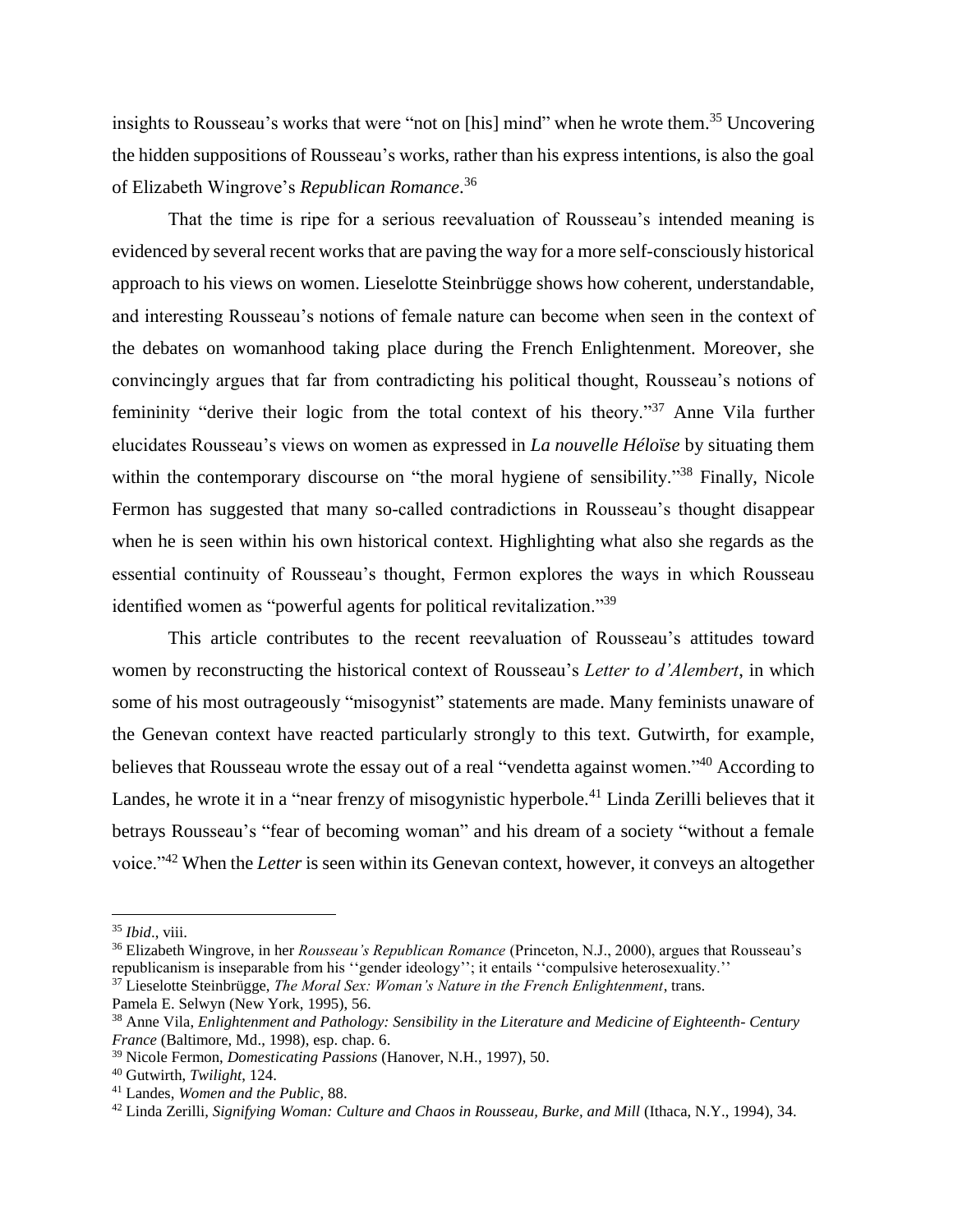different meaning.

 $\overline{\phantom{a}}$ 

A fact of primary relevance to any understanding of Rousseau is that he was a Genevan, not a French, thinker. Born and raised in that independent, republican, and Calvinist city-state, Rousseau remained, throughout his life, closely attached to its values and concerned by its political travails. It is a culture that informed all of his writings, but none more than the *Letter to d'Alembert*, which, among all of his political work, and along with the rarely read *Letters Written from the Mountain*, most ressembles an *oeuvre de circonstance*.

The highly charged political atmosphere of eighteenth-century Geneva has been described elsewhere, but a few points bear repeating and are elaborated upon here.<sup>43</sup> Throughout much of the eighteenth century, a contest took place in Geneva between an increasingly disgruntled and politicized bourgeoisie wishing to regain the political rights it had lost during the previous century and an increasingly wealthy patrician government refusing to relinquish its hold on power.<sup>44</sup> In this contest, the patriciate resorted to social contract theory in order to legitimize its absolutizing regime. It also used the language of *doux commerce* <sup>45</sup> in an effort to depoliticize people, vindicate its own wealth and style of life, and justify its stranglehold on power.

The argument went something like this: Geneva's form of government had long ago been established by a social contract that conferred political authority on a small council of twenty-five men and that was now irrevocable. This system was good for everyone since government should be in the hands of experts who know what is best and have the requisite leisure time to rule, while the rest of the population should tend to their real interests - in other words, their private lives and businesses. Under the protection of such a benevolent government, a depoliticized citizenry should enjoy all the advantages of *doux commerce*.

For our present purposes, it is important to realize a much neglected fact: connected to patrician social contract and *doux commerce* theory was also an ethos of sociability that accorded a vital role to women. To understand how this worked one has to keep in mind that

<sup>43</sup> Helena Rosenblatt, *Rousseau and Geneva: From the First Discourse to the Social Contract, 1749-*1762 (New York, 1997).

<sup>44</sup> The term *bourgeois* in eighteenth-century Geneva designated a citizen with voting rights in the General Council. <sup>45</sup> The term *doux commerce* invokes the notion, increasingly widespread during the eighteenth century, that through economic trade and social interaction men are enriched in both a material and moral sense. The classic text on this is Albert Hirschman, *The Passions and the Interests: Political Arguments for Capitalism before Its Triumph*  (Princeton, N.J., 1997).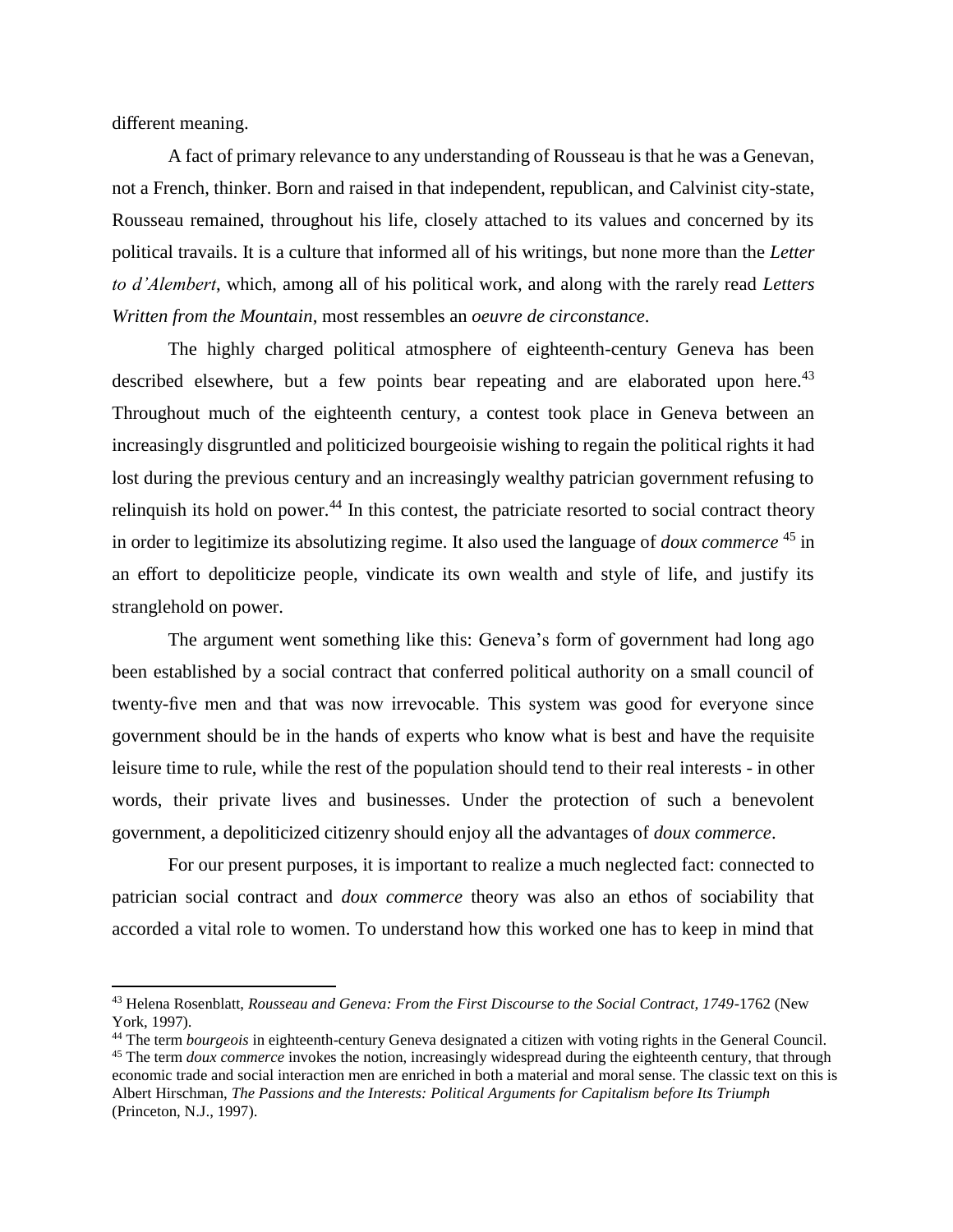patrician versions of social contract theory actually predicated themselves on a very negative appraisal of human (male) nature.<sup>46</sup> A contract of submission to a governmental authority was repeatedly justified on the grounds that men were highly self-interested and unsociable creatures, passion-driven and prone to violence.<sup>47</sup> Men were likened to "tigers in the woods" or "ferocious beasts" who, if unchecked, would threaten society with anarchy and dissolution.<sup>48</sup> The social contract that established the government and to which all men submitted made no claims to altering their passionate, violent natures.

This is where women come in.<sup>49</sup> The great natural law thinker Samuel Pufendorf had said that marriage was the "nursery of the human race." His followers elaborated upon this idea, accentuating not only marriage's procreative purpose but its role in the moral improvement of mankind.<sup>50</sup> Thus, the Genevan natural law thinker and patrician spokesman Jean-Jacques Burlamaqui (1694–1748) claims that marriage is not only "like the nursery of humankind," it also inclines man marvelously toward sociability."<sup>51</sup> Elaborating on this idea, Burlamaqui notes that "the most difficult and unsociable natures become moderate, human, and manageable" through the influence of women.<sup>52</sup> He provides a very telling example from Roman history: the story of Coriolanus, a "proud Republican," disinterested, wise, and respectful of the laws, yet "hard & impetuous" and too inclined to become politicized. Once when he was angered over an issue concerning tribunes, no one could assuage his wrath, not even the priests, and so it was decided to

<sup>46</sup> I do accept the part of Pateman's and others' argument that holds that the ''men'' discussed in social contract theories were indeed men, and not women.

<sup>&</sup>lt;sup>47</sup> Men are "sociable" in patrician social contract theories only because they need others to survive, not because they are naturally inclined to harmonious behavior.

<sup>48</sup> Rosenblatt, *Rousseau*, 139, 155, 126–27, 133–34.

<sup>49</sup> This is also where religion comes in. See *ibid*., esp. 135–40, 150, 155–57.

<sup>&</sup>lt;sup>50</sup> For Gershom Carmichael's and Frances Hutcheson's contributions in this regard, see Jane Rendall, "Virtue and Commerce: Women in the Making of Adam Smith's Political Economy,'' in Kennedy and Mendus, *Women in Western Political Philosophy*.

<sup>51</sup> *Lettre de M. Burlamaqui sur le mariage, ecrite à Mylord Kilmorey* published as a supplement to the *Principes du droit naturel et politique* (Geneva, 1764), 3:290. Some of Burlamaqui's most interesting arguments explicitly link man's sex drive and sexual pleasure to sociability. It is the sexual pleasure principle that draws man to woman and here the socializing begins. Much of this fascinating text reads not just as an apology but as a veritable celebration of sex, somewhat surprising given the prevailing image of Calvinist Genevans. Moreover it shows that Rousseau did not invent ''sexual politics'' (on this see Schwartz, *Sexual Politics*); he only redirected it. Burlamaqui suggests that without sexual pleasure, men would not likely produce children, would not be able to live harmoniously with their wives, and would not be prone to raising their children once they had them. Sex is the ''physical principle of sociability.'' Men are socialized by their wives through the nuptial bed. Clearly, it would be misleading to say that this social contract theorist thought women and, in particular, ''women's bodies'' to be subversive of political order; moreover, these ideas call into question the overly neat separation between ''public'' and ''private'' spheres. For an example of the view I am here contesting, see Pateman, *Disorder*, esp. 4, 6, 17, 21.

<sup>52</sup> *Lettre de M. Burlamaqui*, 291.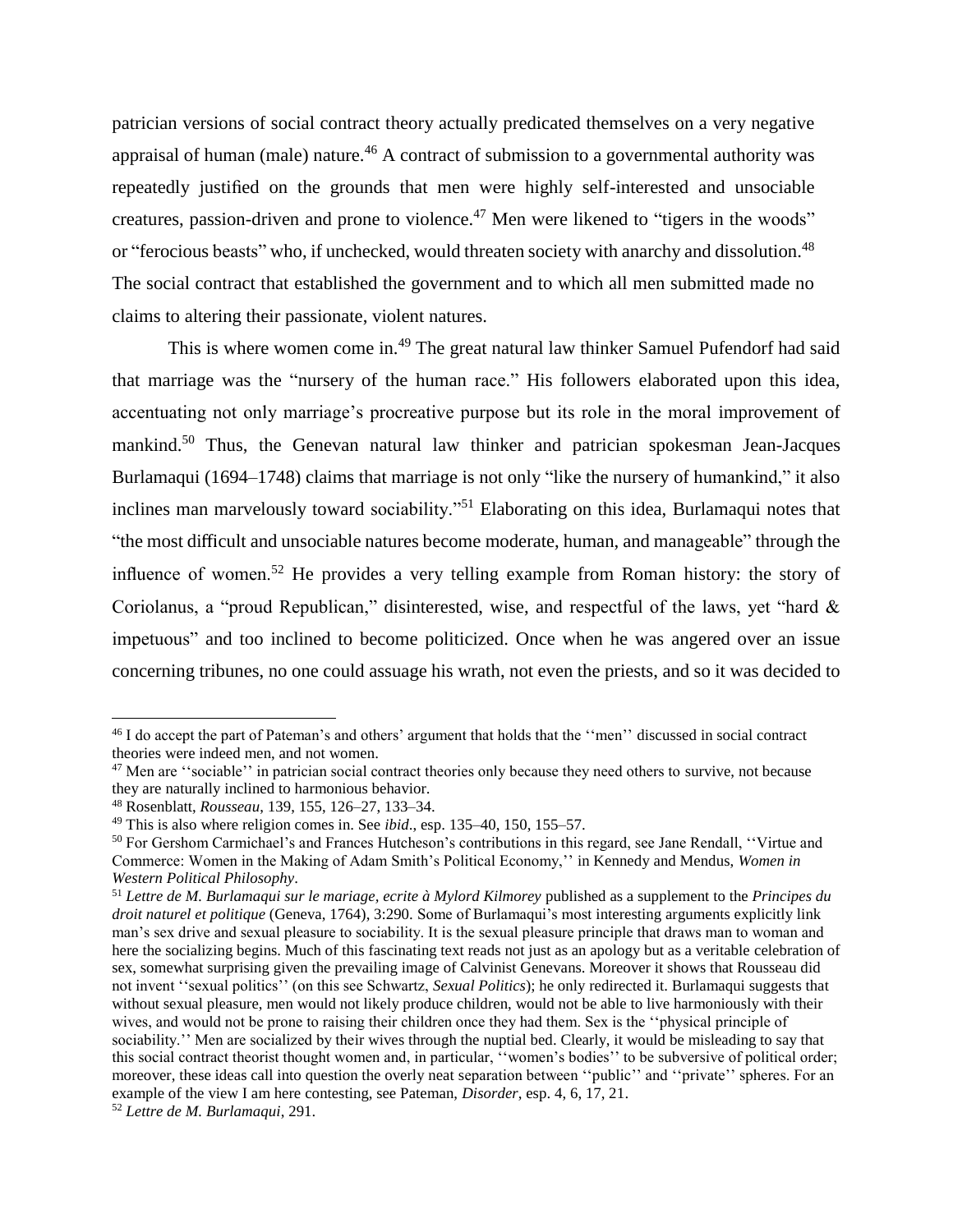send in the women. Upon seeing his mother, wife, and "a host of other Roman ladies," the proud republican immediately broke down and gave up his fight. He was unable to resist the "powerful and enchanting qualities," the "solicitations and tears of the women," the "natural inclinations that have such force on the heart of man."<sup>53</sup> It is noteworthy that this view of women's pacifying role was reinforced by contemporary Calvinist moral theology: according to Bénédict Pictet (1655– 1724), one of the important duties of wives was to labor "to subdue the bad humor of their husbands." 54

One can readily understand why this role of women was so highly prized and promoted by patrician spokesmen in Geneva, since rendering men sociable and manageable meant making them docile toward their government as well. Indeed, the Genevan patriciate both celebrated and promoted this pacifying role for women. At moments of political tension, ministers favorable to the government used church sermons to remind mothers, "No one can sooner than you inspire *submission* in children, and the respect due to the [established] laws."<sup>55</sup> Through the "gentle bonds" of marriage, the family, and private "commerce," women could accomplish this important task.

Of course "women" in eighteenth-century Geneva did not constitute a unified, homogeneous group. During the previous century, while Geneva's form of government grew more oligarchical, sociopolitical developments created a situation in which the experience and outlook of patrician women differed greatly from that of less-privileged women. Patrician ladies were the wives and daughters of the fortunate few, those Genevans lucky and clever enough to have successfully switched from artisanal manufacture to banking, thereby enriching themselves and their families in unprecedented ways. As they prospered through banking and commerce, these men progressively segregated themselves and their families in the upper town of Geneva, where they could install themselves in the vast and luxuriously decorated apartments suitable to a rich governing class. Exempting themselves from, or simply breaking, Geneva's sumptuary ordinances against luxury, they hired servants, sometimes as many as eight or nine, ate with expensive silverware on elegant porcelain, dressed in the latest finery,

<sup>53</sup> *Ibid*., 293–95.

<sup>54</sup> Bénédict Pictet, *La morale chrétienne, ou l'art de bien vivre* (Geneva, 1710), 2:378. Born and educated in Geneva, Pictet became a minister in 1679 and professor of theology in 1686. A prolific and influential writer, he was also twice rector of the Genevan Academy.

<sup>55</sup> Ami Lullin, sermon delivered in Geneva 12 December 1729, fol. 27 (my italics), further discussed in Rosenblatt, *Rousseau*, esp. 135–41.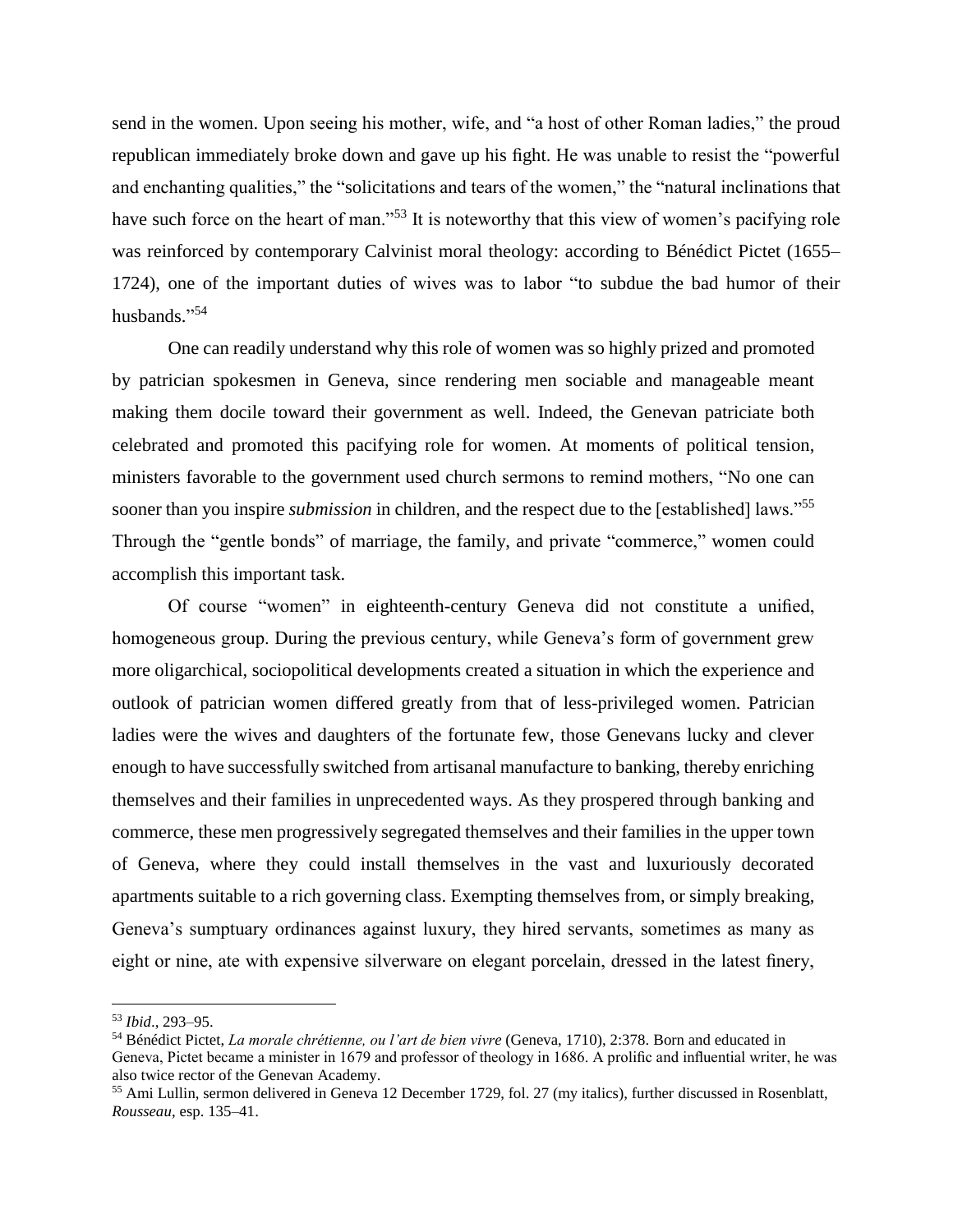drove around in their liveried coaches, and acquired sophisticated art collections. They fell more and more under the cultural and intellectual influence of France. Their daughters were often given extensive private instruction, including music and dancing lessons. And when these patrician girls reached adolescence, there were several exclusive little clubs, called "*sociétés des demoiselles*," to which they could be sent, where they mixed together for card games and conversation in preparation for their debut into society.<sup>56</sup>

Wealthy Genevans and their wives made frequent trips to Paris, where they could learn the manners of polite society, cultivate their taste for the arts, and, in particular, go to the theater, an art form specifically disallowed in Geneva. As the biographer of one patrician young woman points out, wealthy Genevan newlyweds considered a trip to Paris the ideal honeymoon: "One took the opportunity to initiate oneself into real society, to learn how to make conversation and entertain."<sup>57</sup> Upon their return, the lifestyle of the Genevan rich closely resembled that of the noble and upper bourgeois elite of French cities such as Lyon and Paris.<sup>58</sup> Mme. d'Epinay, on a visit to Geneva, described a very pleasant social life. At gatherings where men and women mixed together, tea, café au lait, chocolate, and "excellent pastries" were served and various activities took place: "One plays a lot of games, one works, one sometimes makes music." In particular, Mme. D'Epinay noted that the highly educated patrician women had a surprisingly strong predilection for card games.<sup>59</sup> For all these reasons, then, a young lady of the Genevan patriciate probably had more in common with a French *demoiselle* than she had with girls of the lower classes in her hometown. Indeed, experts note that in eighteenthcentury Geneva, "wealthy young ladies did not mix with the people."<sup>60</sup>

Ami Lullin must have had these young patrician ladies in mind when he wrote his essays on "the woman of merit." Lullin (1695–1756) was certainly well attuned to the outlook

<sup>56</sup> Here I have used almost the exact words of Clarissa Campbell Orr, ''Albertine Necker de Saussure, 1766–1841: Themes and Contexts for the Interpretation of l'Education Progressive'' (master's thesis, University of York, 1988), 15. On the patrician ''sociétés des demoiselles,'' see Etienne Causse, *Madame Necker de Saussure et l'éducation progressive* (Paris, 1930), 1:44; and Jean- Barthélémy-Gaïfre Galiffe, *D'un siècle à l'autre* (Geneva, 1878), vol. 1, chap. 3.

<sup>57</sup> Causse, *Madame Necker*, 34.

<sup>58</sup> Corinne Walker, ''Les pratiques de la richesse: Riches Genevois au XVIIIe siècle,'' in *Etre riche au siècle de Voltaire*, ed. Jacques Berchtold and Michel Porret (Geneva, 1996).

<sup>59</sup> *Mémoires et correspondance de Mme d'Epinay* (Paris, 1818), 3:208–12.

<sup>60</sup> *En attendant le prince charmant: L'éducation des jeunes filles à Genève*, 1740–1970, published under the direction of Chantal Renevey Fry (Geneva, 1997), 29.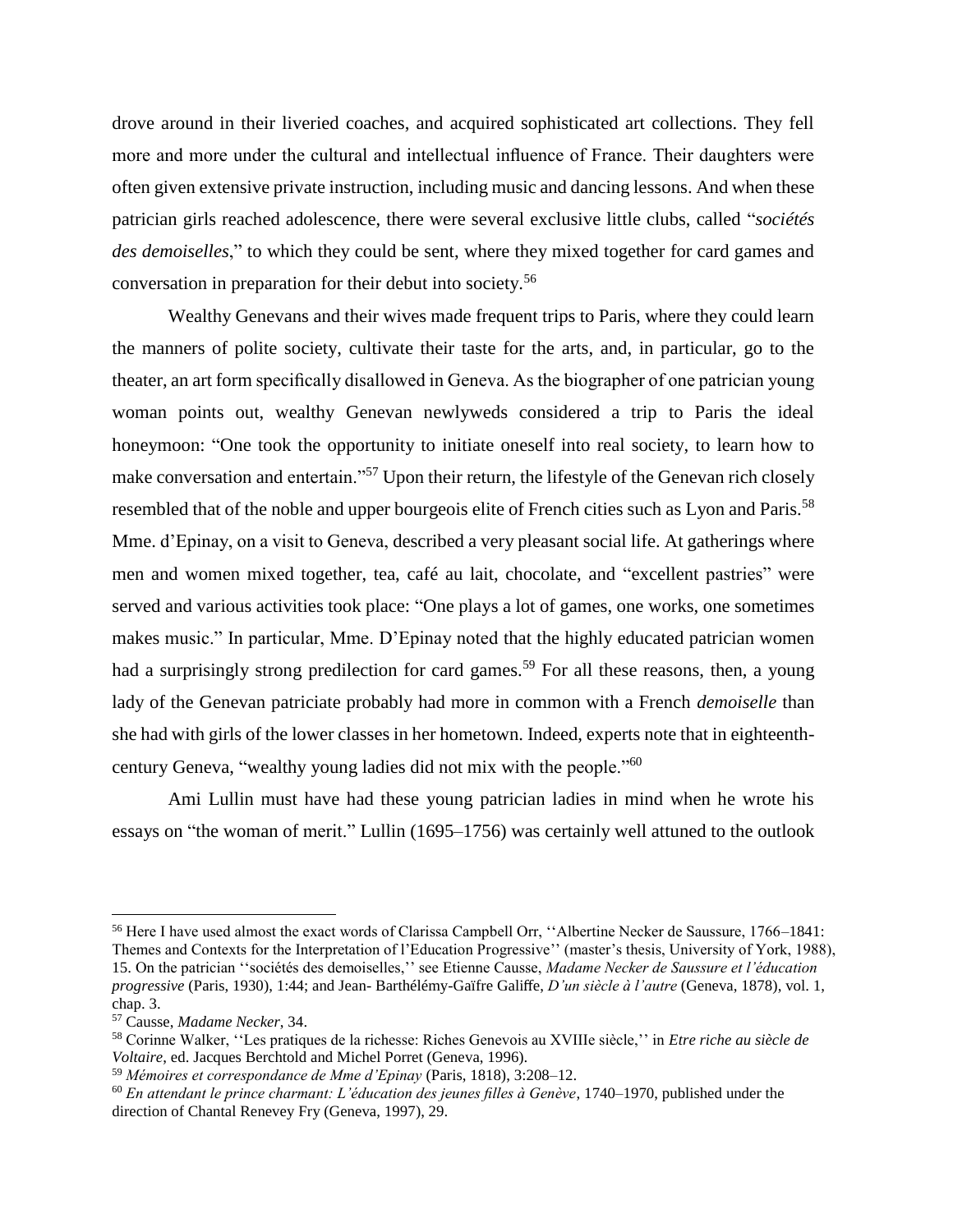and values of the Genevan patriciate.<sup>61</sup> Heir to the largest banking fortune in Geneva, he was consecrated minister in 1718. He became a pastor in 1730 and then rose through the ranks to become a professor of ecclesiastical history in 1737 and rector of Geneva's academy in 1753. Well-connected with Geneva's governing councils, he was also a close friend of Jean-Jacques Burlamaqui. Lullin's essays deserve our attention because they express the patrician ideal of womanhood in the early part of the eighteenth century in Geneva.<sup>62</sup>

Taking issue with the pessimistic views of Saint-Evremond, Lullin enumerates a long list of feminine virtues, "rare" and "difficult" but "possible" for a woman to obtain. Top on the list is her attention to the management of her household, the "good order" she keeps in her home, the care with which she tends to her family and to the "domestic economy." Naturally, she must "second" her husband and "please" him in every way possible. She must also practice "a solid piety," go to church regularly and display pure morals, and, in particular, be chaste and faithful.

But equally important to Lullin is the attention this woman pays to "the duties of civil life." "In particular," he writes, an essential part of a woman's real merit lies "in the way she contributes to the amenities of her husband *and society* [my italics]. A man with taste, buoyed by a pleasant fortune, whose domestic servants are numerous and whose house is well appointed … must desire to turn his home into a refuge of good company and pleasure for his worthy friends." In fact, one of the good offices of "opulence," Lullin explains, is that it enables one to "form a *kind of court* [my italics]." And here the role of a good wife is crucial. Lullin's "woman of merit" knows that "the first obligation we have to Reason is to make ourselves sociable." Thus, she must cultivate and exercise some very special qualities in order to perform her socializing task. She must be obliging, welcoming, and eager to please. She must be able to anticipate her guests' desires and direct their conversation so that "each person is pleased and finds his amour propre satisfied." To accomplish this she must not only "entertain" her guests but know "how to enter into the minds of others" so as to help them "develop their ideas" and even "give birth to them." She must do all this modestly, ''without their realizing it,'' hiding any trace of superiority with charm and affability.

<sup>&</sup>lt;sup>61</sup> For some details on Lullin's lifestyle and spectacular wealth, see Corinne Walker, "Le banquier, le pasteur et l'héritier: Figures de la richesse au XVIIIe siècle,'' *Revue du vieux Genève* 28 (1998): 31–43.

 $62$  Geneva, Bibliothèque Publique et Universitaire, ms. Lullin 51 (unpaginated). The fact that these essays were passed around and read in Geneva is alluded to in the essays themselves.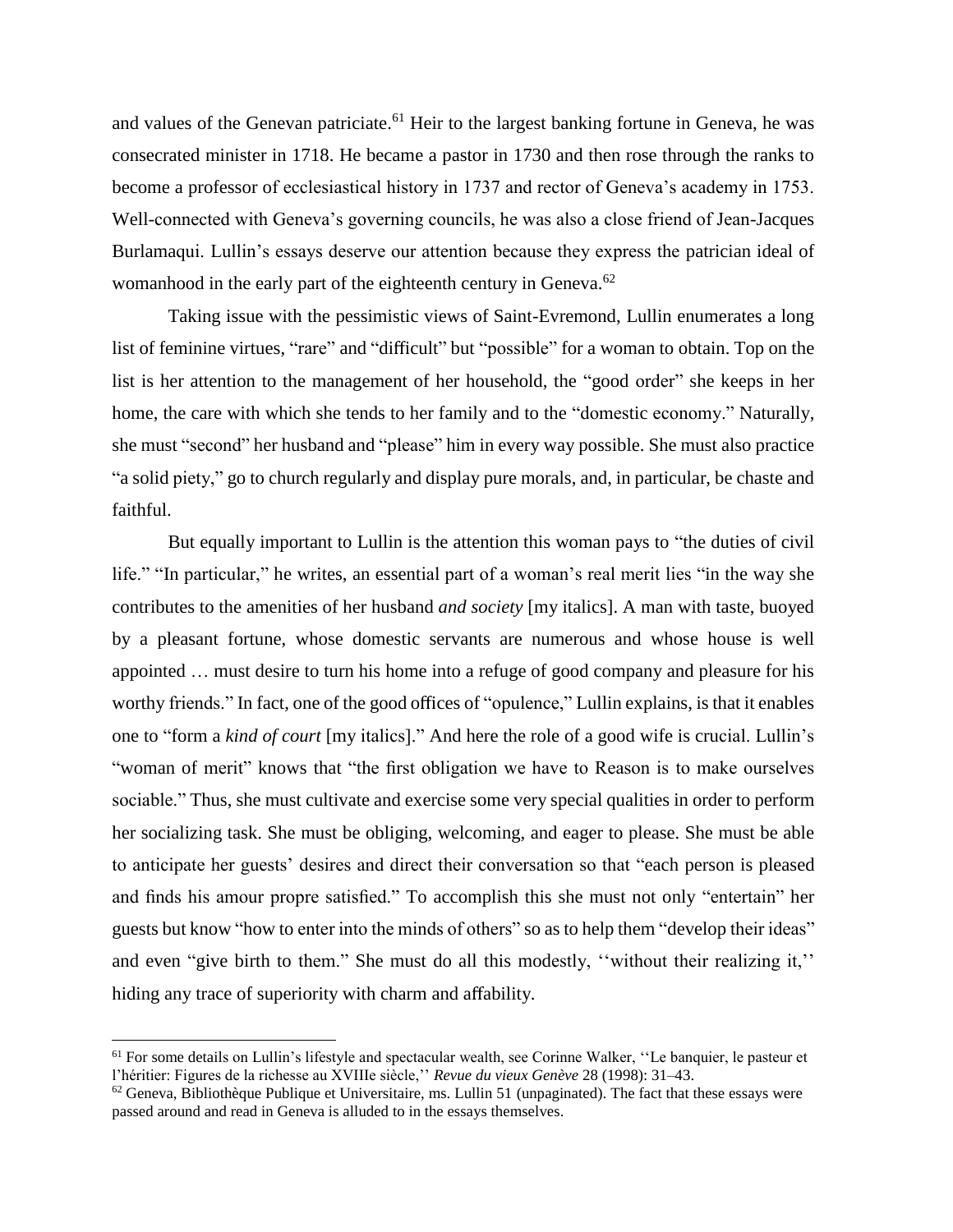To Lullin, it goes without saying that a woman who can do all this is also "an enlightened woman," since everyone knows that "Enlightenment [*les Lumières*] is inseparable from real merit. An ignorant woman has only a stupid merit. … She is virtuous less by principle than by a sort of instinct." Having thus provided an ambitious list of qualities and talents and what seems to be quite a demanding social role for the patrician woman, Lullin adds, "Such is her sphere; she does not leave this circle." Interestingly, Lullin interjects, with no further comment, that "little boys have their duties, for which a mother is rarely useful." It is striking to consider how very closely Lullin's description of woman's socializing role resembles the ideology subscribed to by the French *salonnières*. <sup>63</sup> Indeed, Lullin sent his own daughter to Paris on her honeymoon and arranged for her to meet and thereafter be invited several times by Mme. Geoffrin.<sup>64</sup> He organized a similar trip for his granddaughter, who was invited not only by Mme. Geoffrin but by Mme. Necker as well.<sup>65</sup> But it is important to realize that Geneva was a very different place from Paris and that therefore the political connotations attached to salon sociability were also of a different sort.

Recent historiography has painted a rather rosy picture of salon sociability, which makes a good deal of sense given the nature of Ancien Régime France. According to Carolyn Lougee, seventeenth-century French salons functioned like a "melting-pot which blurred distinctions of birth and profession," thereby helping to expand the social elite.<sup>66</sup> Dena Goodman highlights the "distinctively republican form of government" exercised by *salonnières*. <sup>67</sup> And Daniel Gordon suggests that salons might be seen as part of a rise of "egalitarian sociability" based on a highly optimistic view of the "progressive power of conversation." <sup>68</sup> Viewed from the perspective of a politicized member of the artisanal Genevan bourgeoisie, however, salon sociability connoted something very different. It was immediately tainted by its association with a patrician elite seeking to monopolize power and subvert republican and democratic values. It was, after all, an ideal attendant to "opulence," as Lullin himself explained. It was also a particularly French type of ethos.

<sup>&</sup>lt;sup>63</sup> Dena Goodman, *The Republic of Letters: A Cultural History of the French Enlightenment* (Ithaca, N.Y., 1996).

<sup>64</sup> Causse, *Madame Necker*, 34.

<sup>65</sup> *Ibid*., 38.

<sup>66</sup> Carolyn Lougee, *Les Paradis des Femmes: Women, Salons, and Social Stratification in Seventeenth-Century France* (Princeton, N.J., 1976), 170.

<sup>67</sup> Goodman, *Republic*, 91.

<sup>68</sup> Daniel Gordon, '' 'Public Opinion' and the Civilizing Process in France: The Example of Morellet,'' *Eighteenth-Century Studies* 22 (1988–89): esp. 305, 321. Gordon emphasizes, however, that this egalitarianism was not democratic; in fact in many ways it involved a repudiation of politi- cal action; see his *Citizens without Sovereignty*  (Princeton, N.J., 1994).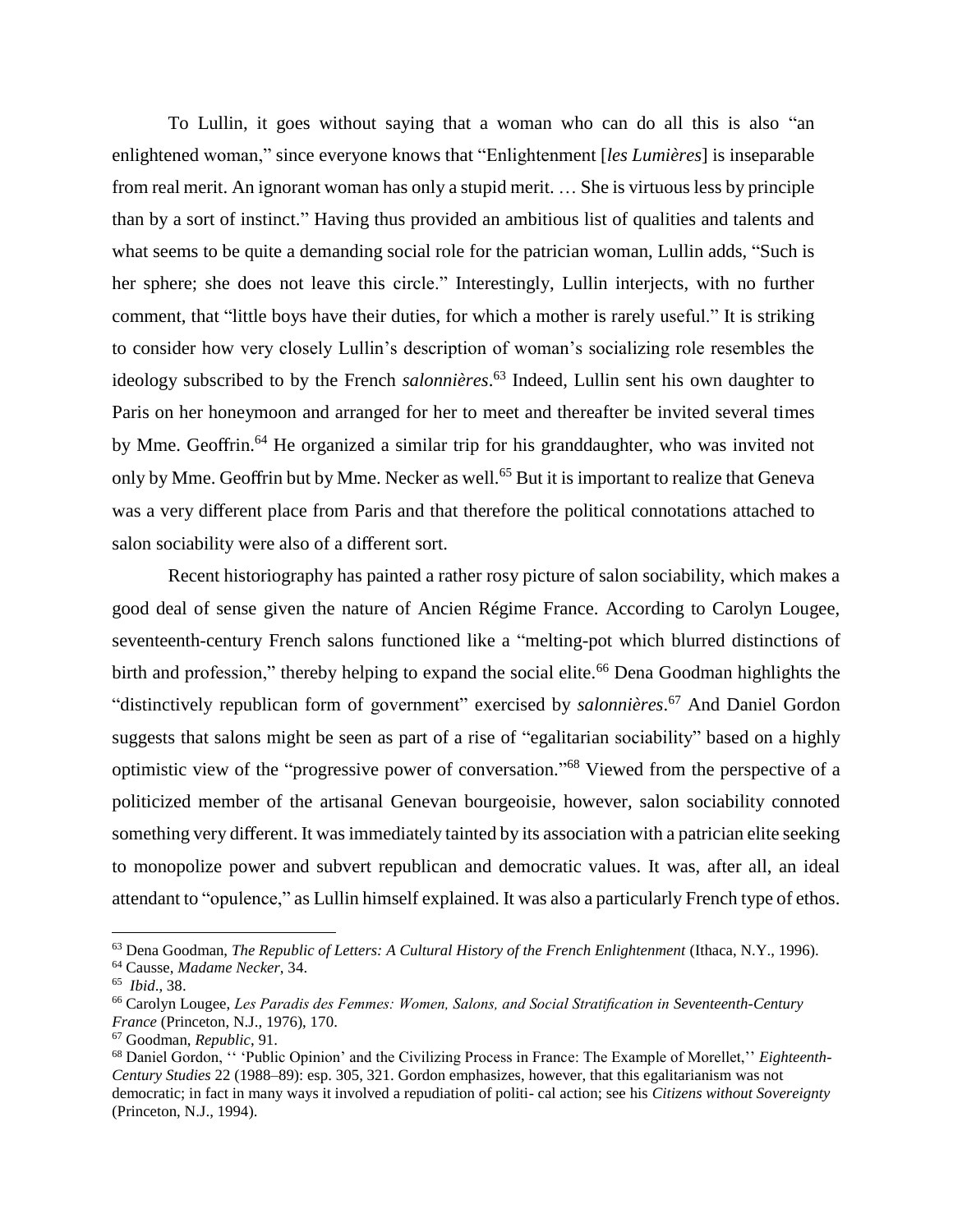French authors often celebrated sociability as a distinctly French contribution to civilization. Judging by the many trips to Paris discussed above it would seem that the Genevan patriciate agreed. French culture was seen as the best in the world because it was the most sociable and the most polite; it had reached the highest point civilization had yet attained.<sup>69</sup> And women were seen as particularly adept agents and purveyors of this French style of culture. To a disgruntled Genevan citizen of the middle or lower orders, however, the fact that Genevan men were acquiring the manners of the French aristocracy through the agency of women and salon sociability was no cause for celebration.

In Geneva, theater attendance became the very symbol of patrician corruption, moral and political, as the wealthy and Frenchified men and women of the upper town circumvented, or simply broke, the city's ordinances and attended - and sometimes performed in - theatrical performances staged at Voltaire's home on the outskirts of Geneva.<sup>70</sup> Here again, however, patrician *women* seemed particularly implicated. Voltaire's own views on the interconnectedness of French culture, sociability, and women are well known. In the introduction to his tragedy *Zaïre*, performed to the delight of a Genevan audience in the spring of 1755,<sup>71</sup> Voltaire claimed that "of all the nations France is the one which has most experienced society," adding that "the continual commerce between the two sexes, so lively and so polite, has introduced a politeness quite unknown elsewhere. Society depends on women."<sup>72</sup> While d'Alembert believed Geneva would benefit from having a theater, Voltaire undoubtedly thought that Genevan women could play an important civilizing role as a complement to the advent of theater. One can well imagine the joy with which patrician women embraced their new vocation.

In other words, in Geneva, one's socioeconomic position and political opinions would have determined how one viewed salon sociability and the role of women in promoting it. Whereas in France salons might be seen as having served a democratizing role in that they helped the upwardly mobile bourgeoisie learn the aristocratic manners they needed to be admitted into the elite, in Geneva, they could be seen as places where people who already were

<sup>69</sup> I am here using Dena Goodman's words (*Republic*) almost to the letter.

<sup>70</sup> For more about theater attendance as a symbol of corruption, see Rosenblatt, *Rousseau*, 219–27.

<sup>71</sup> See Graham Gargett, *Jacob Vernet, Geneva, and the Philosophes* (Oxford, 1994), 116.

<sup>72</sup> Voltaire, ''Letter of Dedication to Monsieur Falkener'' (1736), *Zaïre* (Paris, 1889), 20, as quoted in Daniel Gordon, ''Philosophy, Sociology, and Gender in the Enlightenment Conception of Public Opinion,'' *French Historical Studies* 17 (1992): 902.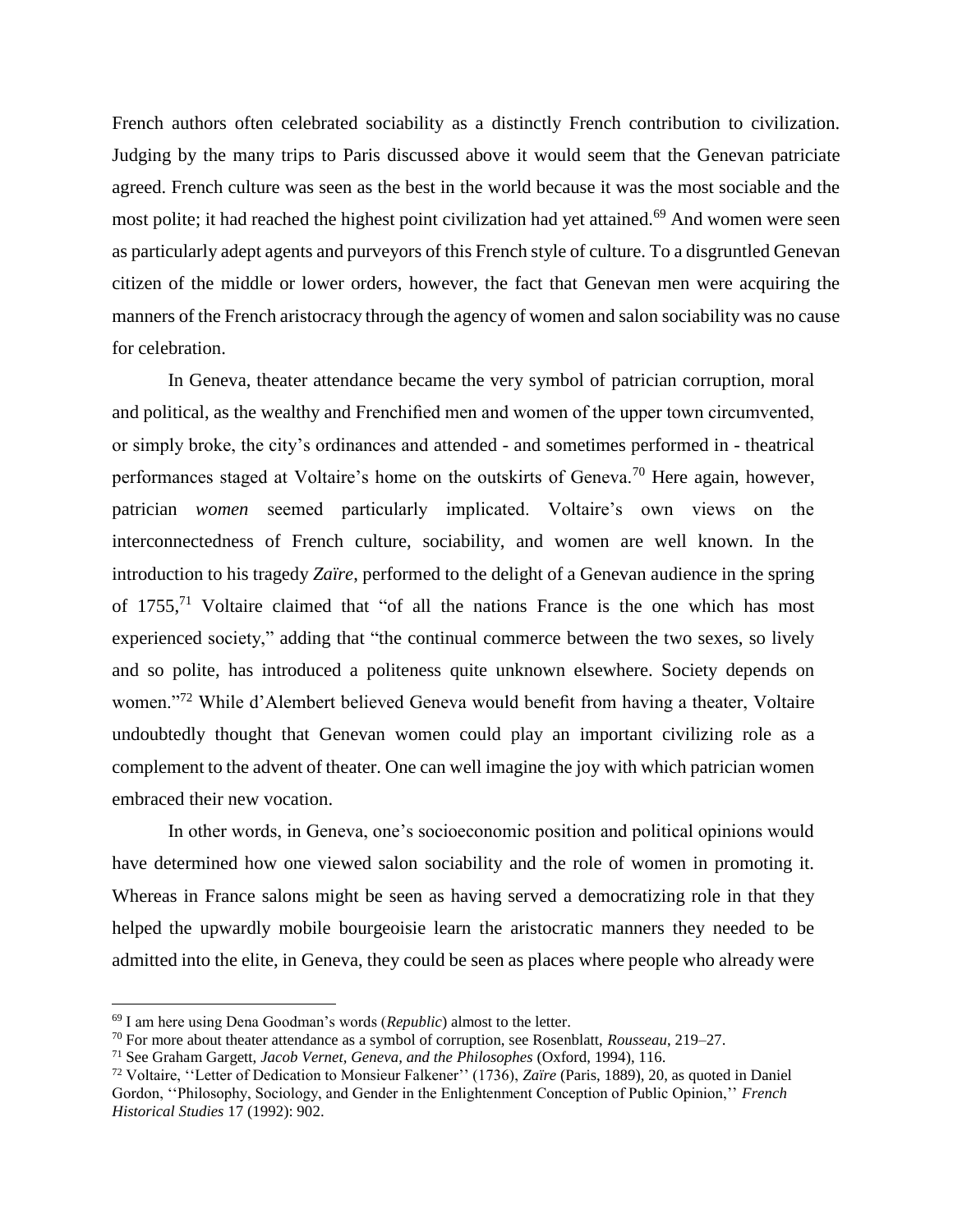members of the elite forgot their republican duties and values. A disgruntled Genevan citizen of a lower order would not have been impressed by what he would have seen as Genevans mimicking the manners of French high society. And if women's role in history was to promote this kind of behavior, it was not to their credit. Moreover, the disgruntled citizen would have been aware that the very women attending theater performances at Voltaire's home, and practicing this form of sociability in their uppertown apartments, also subscribed to some very undemocratic political views that they were not shy about expressing.

Because of both a paucity of sources and a seeming lack of scholarly interest, very little is known about the political views and actions of Genevan women in the eighteenth century. There is, however, the famous case of Elizabeth Beaulacre, a patrician woman of extraordinary entrepreneurial ability who single-handedly built and managed such a highly profitable business that her son inherited one of the largest for- tunes in Geneva. A century later Geneva's watchmakers union was still grumbling over her practice of buying elections by forcing those who worked for her to vote her way.<sup>73</sup>

Careful reading of archival sources reveals that other patrician women not only supported their husbands' causes but sometimes acted in blatantly abusive and arrogant ways toward the bourgeoisie. One such text is a journal entry describing a particularly tense moment in Geneva when a group of citizens were about to deliver a petition to their magistrates demanding a return of their lost political rights. As they walked in solemn procession through the upper town, patrician women apparently looked down at them from their windows and ridiculed them and then encouraged their husbands to be disdainful and uncompromising:

The wives of these men made insolent and rude speeches against the Citizens and Bourgeois … the women were the first to animate their husbands saying that it was an embarrassment to allow themselves to be led around by a band of good-for-nothings. When they [the women] saw some of them [the citizens] passing under their windows with their swords at their sides they would say there go the sovereigns, - and when they were together playing cards and one of them lost she would play the fool and say mockingly that she wanted to consult the General Council to see if it would pay her back—Is this the way one should behave . . . in small state like ours in which all conditions are, so to speak, equal?<sup>74</sup>

 $\overline{a}$ 

<sup>73</sup> Anne-Marie Piuz, ''Un aspect de l'économie genevoise au XVIIe siècle: La fabrique de dorures d'Elisabeth Beaulacre," *Mémoires et documents publiés par la Société d'histoire et d'archéologie de Genève* 40 (1961): 525– 26.

<sup>74</sup> ''Journal de Gaudy,'' Bibliothèque publique et universitaire de Genève, Ms SHAG 317, fol. 39v.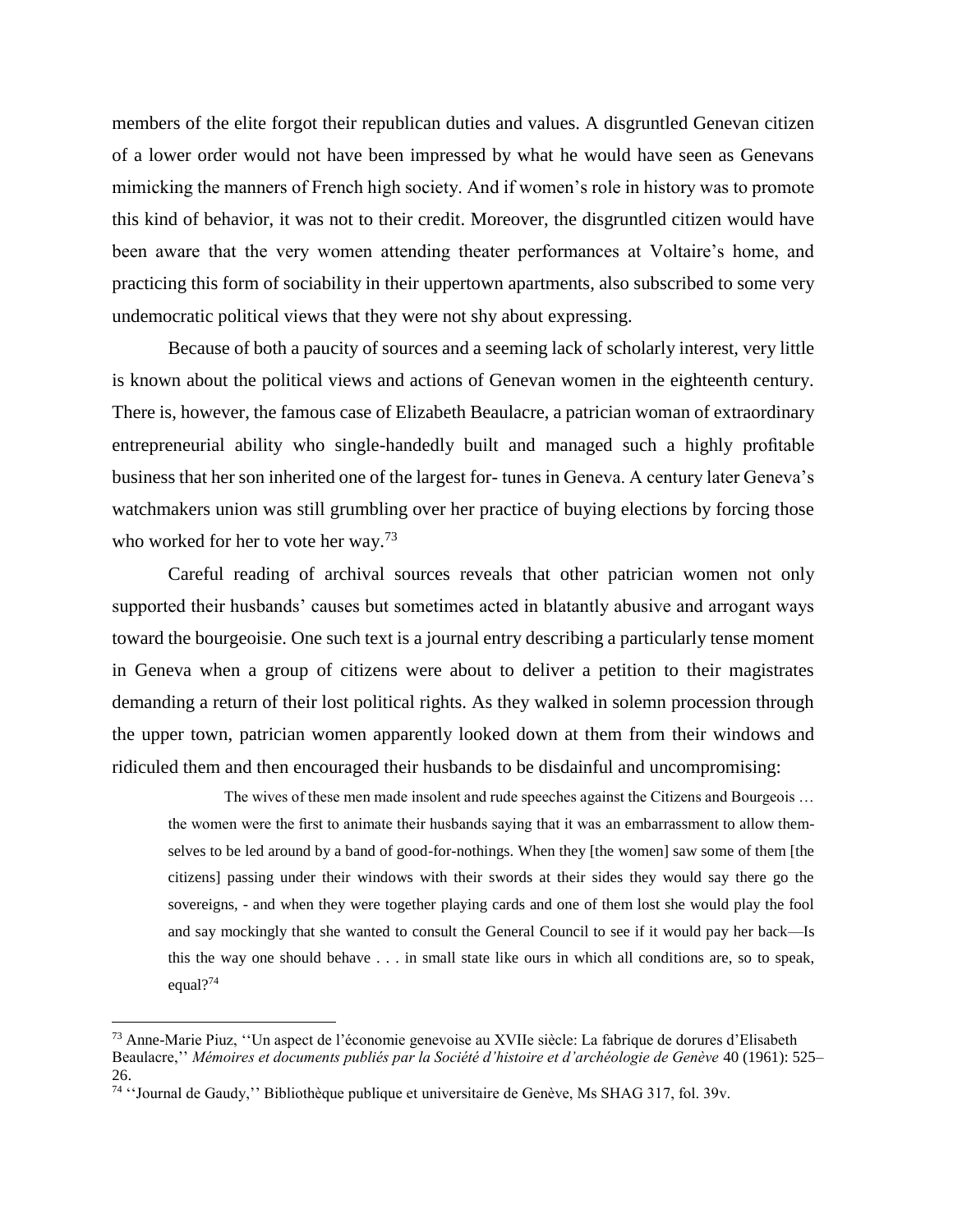Another source, by the bourgeois leader François d'Ivernois (1757– 1842), describes the behavior and attitudes of patrician women similarly. D'Ivernois recalls with obvious frustration that Genevan women who traveled to Paris with their banker husbands were frequently disposed to acquiring a "French tone" there. In France they learned to prefer theater and poetry to ''serious discussions'' and to prefer "French gallantry" to "our sumptuary laws." They also came back enthusiastic supporters of "the mingling of the two sexes." Indeed, upon their return to Geneva these patrician women apparently propagated "a perpetual stream of mockery and sarcasm against the austere manners of Republicans." What is worse, they returned believing that a democratic form of government was hopelessly old-fashioned and that Geneva would be better served by a more aristocratic regime. D'Ivernois scornfully ascribes the following words to patrician women: "Amongst a commercial people, a Democracy, even limited, is a chimera. Different manners [*moeurs*], different laws; we are no longer poor like the Spartans such that we can submit to their austere institutions... let us force our compatriots to give up these periodic convulsions [assemblies of the General Council]. Let us make them adopt the practices of the likeable and gay people [the French] that surround us."<sup>75</sup>

Salon sociability was of course not a "merit" accessible to Genevan women of the lower orders. Sixty-five percent of Genevan women could not even sign their own name in 1700.<sup>76</sup> Calvinist reformers had made ambitious promises about free public schooling in 1536, but no one seems to have been very interested in providing education for poor girls. In 1730, however, they were invited to attend the free and confessional private schools created by the newly established Société des Catechumènes. In these schools, girls and boys learned basic reading skills and memorized the catechism, thought to be good training for their future lives. Presumably, however, such people would only be able to aspire to the "stupid" kind of virtue referred to by Ami Lullin.

Most Genevan women who worked outside their own homes were domestic servants;

<sup>75</sup> François d'Ivernois, *Tableau historique et politique des deux dernières révolutions de Genève* (London, 1789), 136. The role of banker wives, ''those itinerant women,'' in spreading corruption is also highlighted by another politically active Genevan, Isaac Cornuaud, in *Mémoires de Isaac Cornuaud sur Genève et la Révolution de 1770 à 1795* (Geneva, 1912), 435.

<sup>76</sup> William Monter, ''Women in Calvinist Geneva (1550–1800),'' *Signs* 6 (1980): 205; and Lau-

rent Haeberli, ''Le taux d'alphabétisation à Genève au XVIIIe siècle,'' *Revue du vieux Genève* 12 (1982): 60.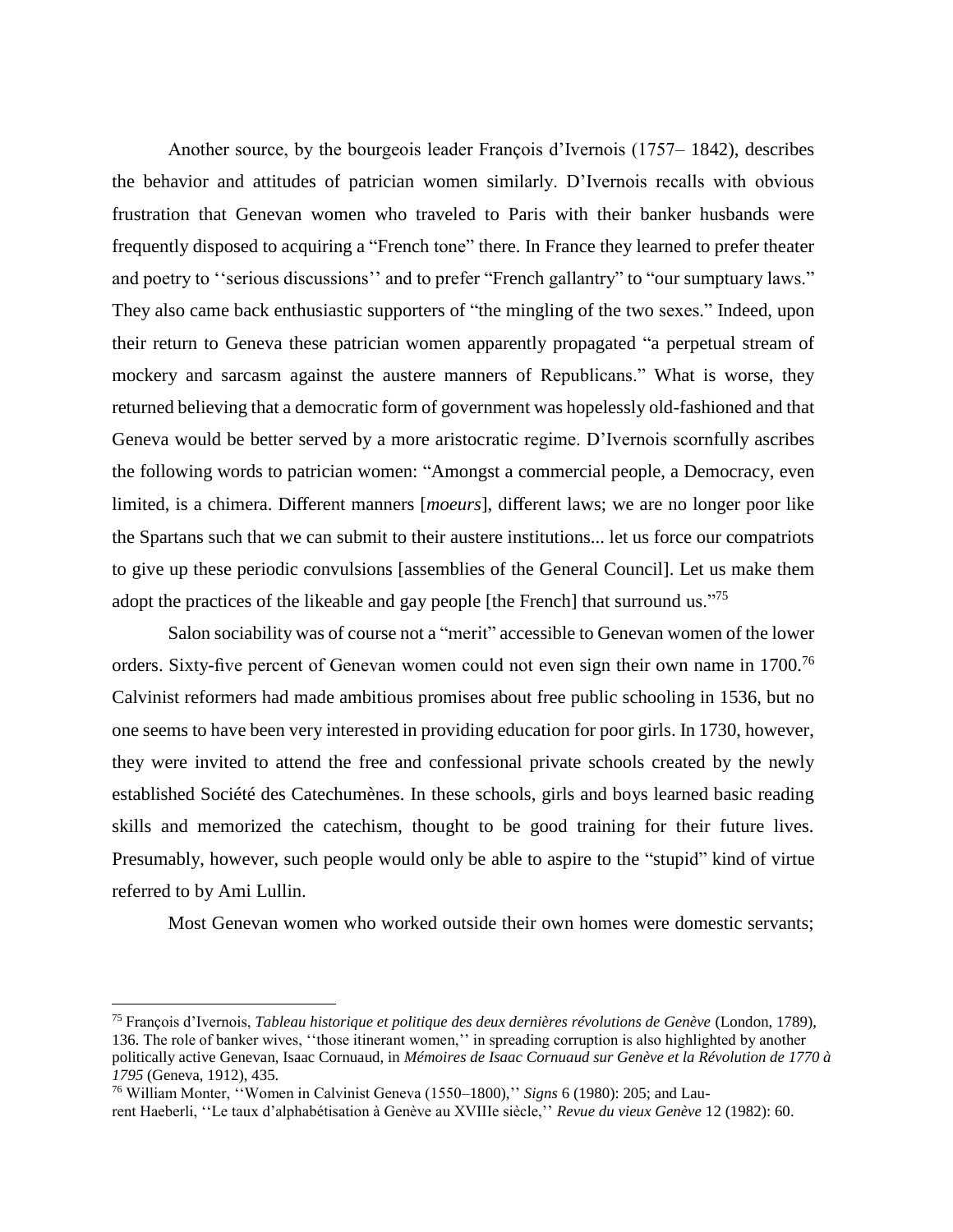a 1788 census indicates that *domestiques* formed 55 percent of the female labor force.<sup>77</sup> Hampered and restricted by various ordinances against women's work passed during the sixteenth and seventeenth centuries, and by the increasing division of labor within industries, women who engaged in manufacturing in the eighteenth century were always relegated to the most undesirable, unhealthy, and low-paying jobs - never earning more than half the salary of men.<sup>78</sup> Women's particular vulnerability is testified to by the fact that poor- house hospital lodgers were most frequently single women, including widows and abandoned wives with children.<sup>79</sup>

Toward the end of the seventeenth century, new employment opportunities opened up for women in the cloth-printing industry, just beginning to take off in Geneva. Economic historians note that this was the first sector of the economy to see factories in the modern sense of the term. With no guild regulations to restrict it, the cloth-printing industry profited from employing large numbers of women and children. But the poor conditions, low pay, and irregular work has caused recent experts to liken the people who engaged in such work to a "proletariat."<sup>80</sup> Demographic specialists ascribe the decrease in female life-expectancy rates during the eighteenth century in Geneva to the generally deplorable working conditions for women in an otherwise expanding economy.<sup>81</sup> As mothers' health deteriorated, it is not surprising that infant mortality rates also went up. $82$  In contrast, patrician little girls were so healthy and well taken care of that their fathers devised the famous "Genevan formula" for making money: a lucrative life annuity scheme based on the presumed longevity of their daughters' lives.<sup>83</sup>

A third group of Genevan women probably counted themselves lucky to be able to work

l

<sup>80</sup> Anne-Marie Piuz and Liliane Mottu-Weber, *L'économie genevoise, de la Réforme à la fin de l'Ancien Régime* (Geneva, 1990), 460.

<sup>77</sup> Monter, ''Women,'' 200.

<sup>78</sup> Liliane Mottu-Weber, ''Les femmes dans la vie économique de Genève, XVIe–XVIIe siècles,'' *Bulletin de la Société d'histoire et d'archéologie de Genève* 16 (1979): 395.

<sup>79</sup> Joceline Legast-Ducret, ''Pauvreté et assistance à Genève au dix-huitième siècle'' (mémoire de licence, Faculté des Sciences économiques et sociales, Université de Genève, 1975), esp. 28–33. Married couples were the least likely group to require charitable assistance.

<sup>81</sup> Alfred Perrenoud, ''Surmortalité féminine et condition de la femme (XVIIe–XIXe siècles): Une vérification empirique,'' *Annales de démographie historique* 16 (1981): 89–104.

<sup>82</sup> Piuz and Mottu-Weber, *L'économie genevoise*, 119. In fact, Genevan infant mortality rates fluctuated enormously, depending on the profession and socioeconomic status of the child's father.

<sup>&</sup>lt;sup>83</sup> For a detailed explanation of this ingenious system by which many Genevans made sizable fortunes, see Marc Cramer, ''Les trente Demoiselles de Genève et les billets solidaires,'' *Revue suisse d'économie politique et de statistique* 82 (1946): 109–38.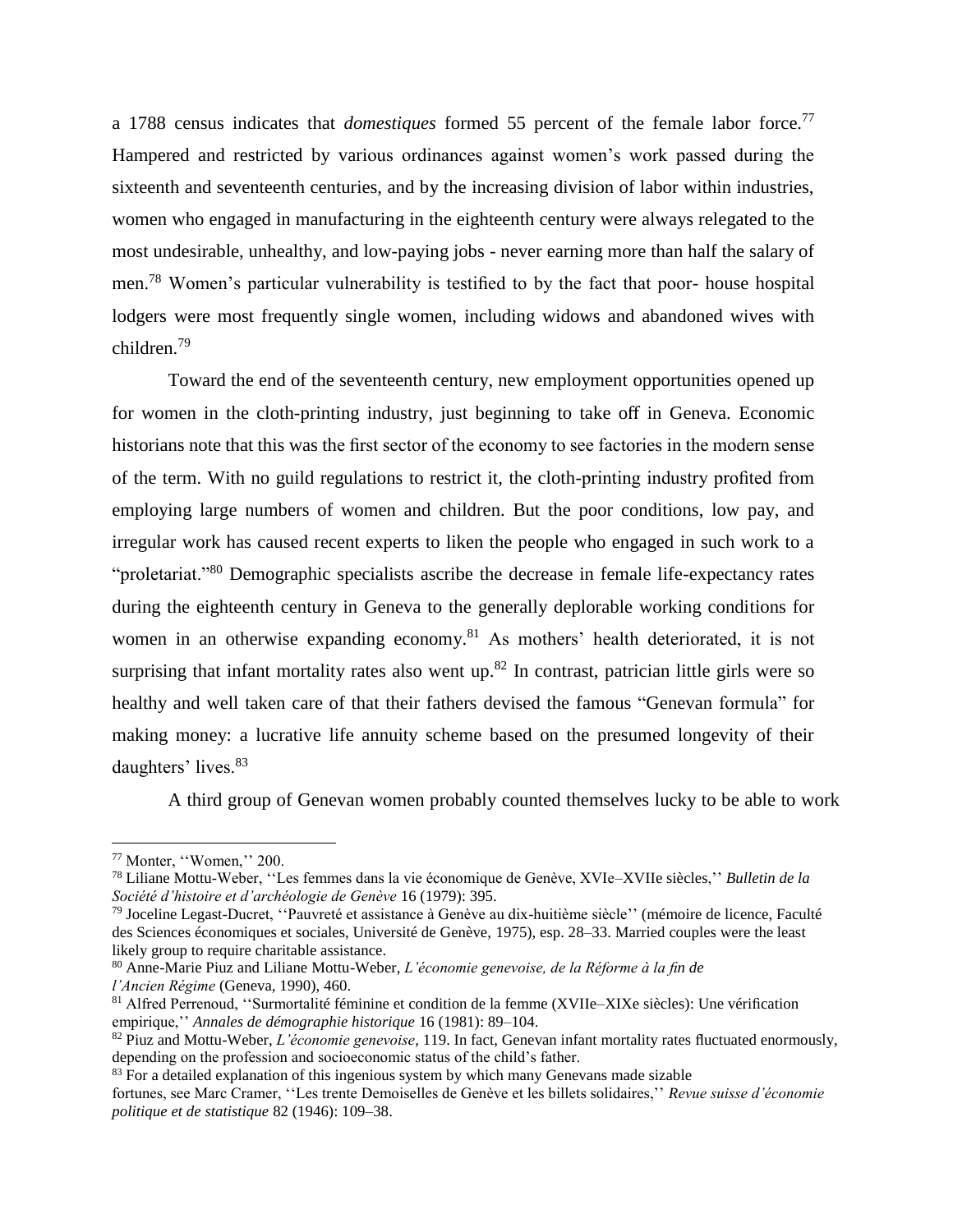within their own homes. They were the wives and daughters of Genevan artisans who owned and operated their own workshops, usually within the watchmaking industry. For these people the home often was the workshop; in the words of experts, "the frontiers between the private and the public sphere were blurred."<sup>84</sup> Traditionally, artisan wives would tend to the daily provisioning of the household, supervise the servants, and partake in the often complicated and time-consuming tasks of food preparation, housecleaning, and laundry, while they ministered to the needs of the children, the sick, and the old. But whenever they had time and were needed they would also work alongside their husbands.

Eighteenth-century Geneva experienced a "golden age" of economic prosperity during which certain groups of people became very wealthy.<sup>85</sup> While the patriciate prospered through their banking and money-lending businesses, a sizable group of artisans also gained wealth as the watchmaking and related industries experienced a spectacular boom. Not surprisingly, these artisans' lifestyles changed considerably. They acquired more leisure time and a taste for many of the same luxuries appreciated by the patriciate. They worked shorter hours. They got wise to the life annuity schemes by which one could make easy money by investing in the French public debt. So the very rich were not the only ones who gambled with their money this way; it is also because of the investment patterns of prospering artisans that by the mid–eighteenth century, Geneva was rapidly acquiring the reputation of being a city of rentiers living off their capital placements.

The dangers of this overexposure to the French public debt and related disinvestment in local industry have been discussed elsewhere.<sup>86</sup> The point to retain here is that the wives of the prospering watchmakers and other artisans seem to have begun adopting the manners of the patriciate, particularly in matters relating to their appearance and luxury consumption. Women, including those of the bourgeois artisanal order, were the most frequent offenders of the sumptuary ordinances. Apparently, they often needed to be reminded by their social superiors about the unseemliness of "pretending to belong to a higher rank."<sup>87</sup>

 $\overline{a}$ 

<sup>84</sup> *En attendant le prince charmant*, 22.

<sup>&</sup>lt;sup>85</sup> Patrick O'Mara, "Geneva in the Eighteenth Century: A Socio-Economic Study of the Bourgeois City-State during Its Golden Age'' (Ph.D. diss., University of California, Berkeley, 1954).

<sup>86</sup> Helena Rosenblatt, '' 'Colonnes de la patrie' ou 'froids égoïstes': Les capitalistes genevois vus de chez eux,'' *Revue suisse d'histoire* 50 (2000): 304–24.

<sup>87</sup> Corinne Walker, ''Images du luxe à Genève,'' *Revue du vieux Genève* 16 (1986): 23–24. The idea that women are especially prone to vanity and that ordinances against luxury (e.g., elaborate hairstyles, lace, jewelry) therefore apply particularly to them goes back at least to John Calvin. On this point, see André Bieler, *La pensée économique*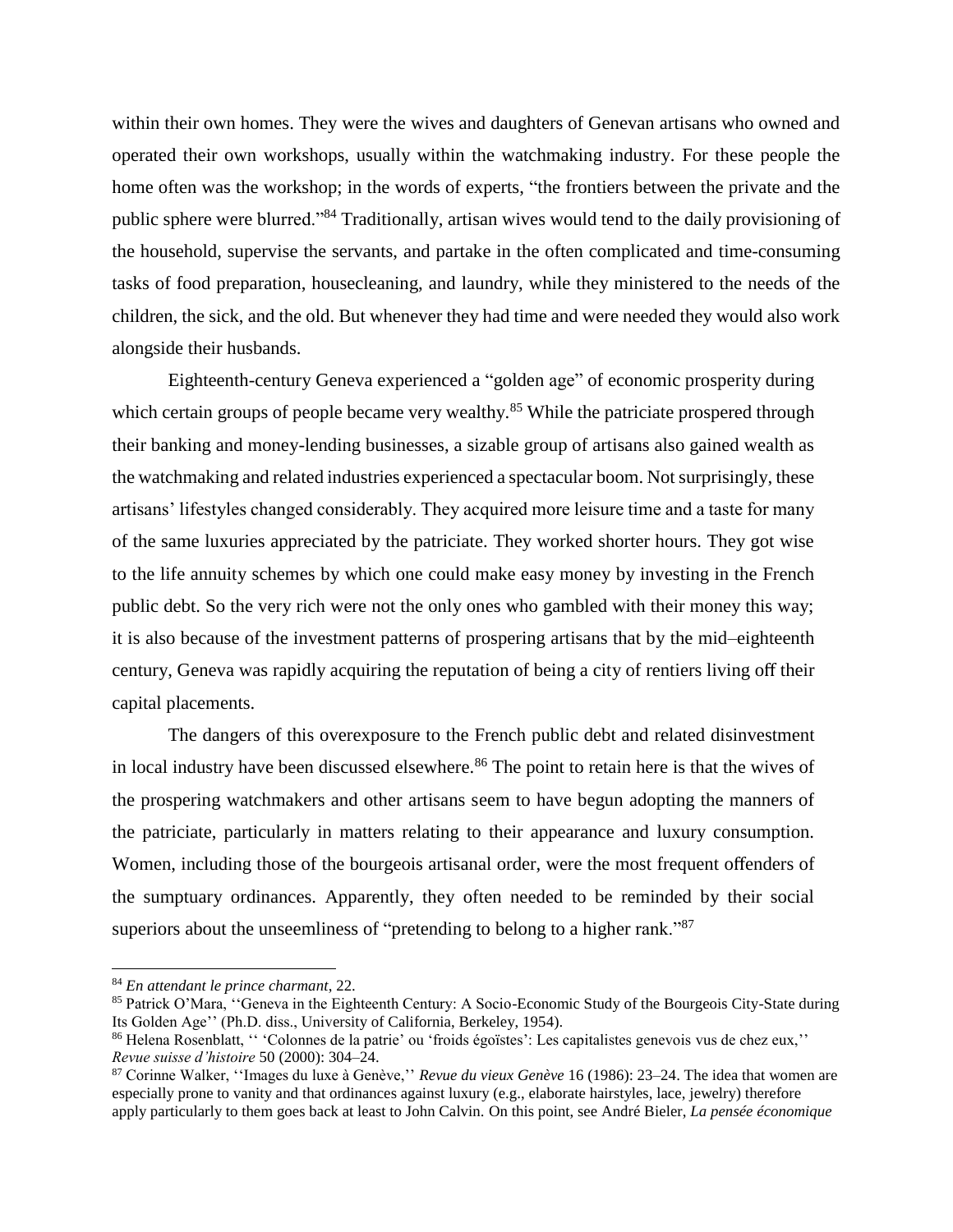After all, one of the important qualities of a "woman of merit," according to Ami Lullin, was her awareness that "decorum and her own interests demand that she styles her hair and dresses herself according to her age *and rank*" (my italics). Moreover, women of the bourgeois order acquired the habit of using wet nurses for their babies, contributing to an unusually high infant mortality rate for their socioeconomic group. In fact modern experts have noted that Genevan babies of the middle order died at a higher rate than poorer babies whose own mothers nursed them.<sup>88</sup>

Rousseau's *Letter to d'Alembert* has a clear political message: it warns Genevans that because of their comportment the city's constitution is in serious danger. Through a critique of the theater, Rousseau delivers a devastating attack on the patriciate and its Frenchified values. Geneva is not France, he says, and Geneva's particular constitution needs re- publican values to sustain it. Purposefully he disassociates virtue from learning and refinement in order to reassociate it with patriotism and the republican values he thought necessary to sustain a democratic constitution. Pointedly he criticizes an ethos that could only concern the very rich and in fact mainly glorified them and legitimized their absolutizing rule.

With a fuller understanding of the Genevan context we can now understand why Rousseau also criticized patrician women and the patrician ideal of womanhood. We can see that the *Letter to d'Alembert* was not about refusing women a political role; and it was certainly not about banishing women to a "narrow", "restricted" domestic sphere where they could "entertain" their men; in fact, it should be read as conveying the very opposite message. With the *Letter to d'Alembert*, Rousseau sought to reorient Genevan women's priorities away from frivolous, dangerous habits and toward the right kinds of political and economic values needed to sustain a democratic republic.

Thus, the *Letter to d'Alembert* was really a follow-up to what Rousseau had already said to the women of Geneva in his "Dedication" to the *Second Discourse*. There he uses ostensible flattery to deliver a biting critique of the ruling regime, including its women.

*et sociale de Calvin* (Geneva, 1961); and Marie-Lucie de Gallatin, ''Les ordonnances somptuaires à Genève au XVIe siècle,'' in *Mémoires et documents publiés par la Société d'histoire et d'archéologie de Genève* 36 (1938): 193–275. For women's unique affinity for luxury as understood later in the eighteenth century, see Jean-François Butini, *Traité du luxe* (Geneva, 1774), esp. chap. 5. For the perspective from France, see Jennifer Jones,

<sup>&#</sup>x27;'Repackaging Rousseau: Femininity and Fashion in Old Regime France,'' *French Historical Studies* 18 (1994): 940.

<sup>88</sup> Piuz and Mottu-Weber, *L'économie genevoise*, 120.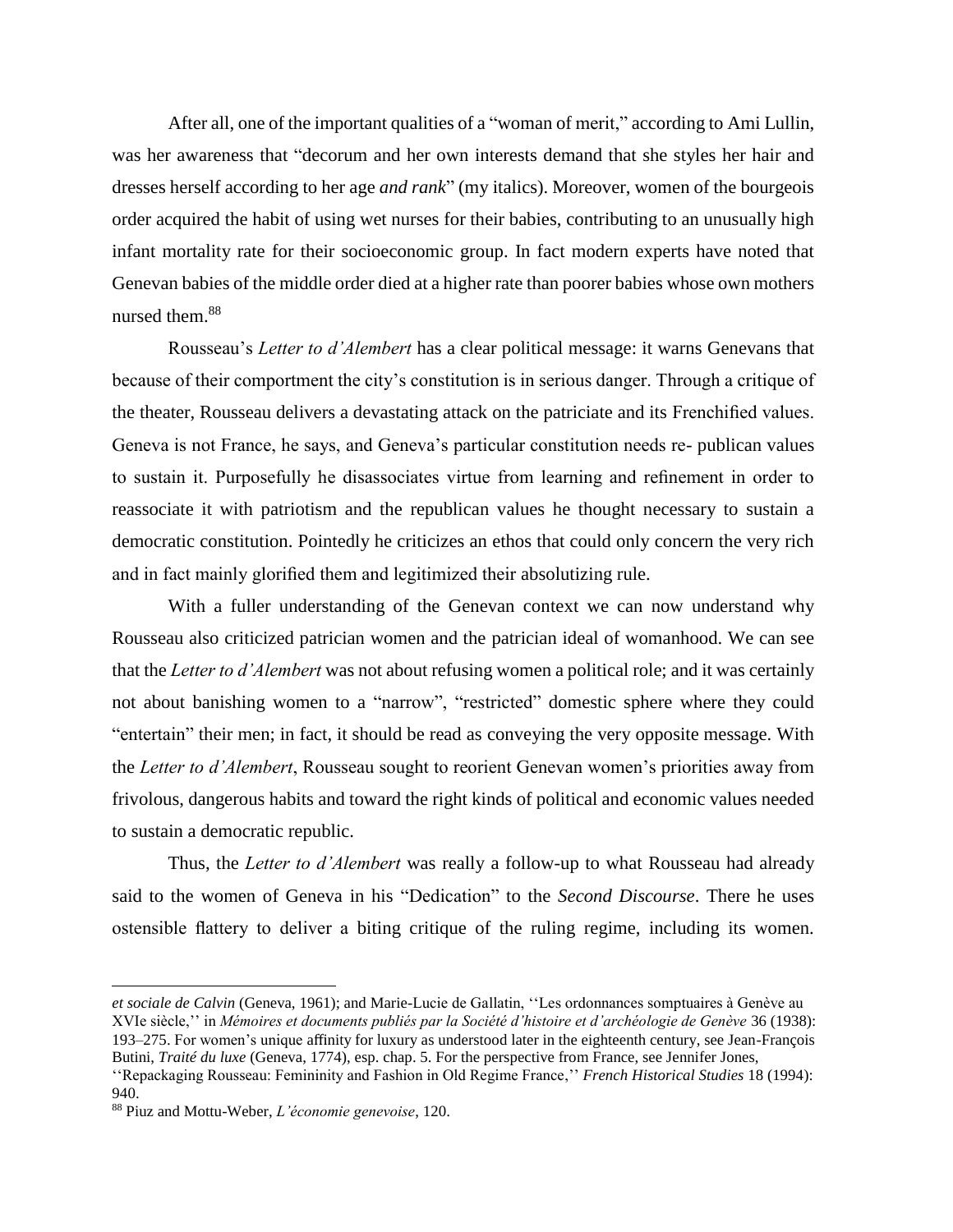Betraying not just a hint of sarcasm, Rousseau compliments Genevan women for the beneficent role they are playing in the city. He praises them for their "simple and modest attire," their disdain for luxury, and the admirable way in which they inspire "love of the laws within the state and concord among the citizens." His writing rises to the level of farce when he actually thanks women for correcting the bad habits that "our young people adopt in other countries... among debauched women." In conclusion, he asks Genevan women always to be just what they are: "chaste guardians of our morals and the gentle bonds of our peace."<sup>89</sup> No wonder that upon reading the "Dedication" the Genevan magistrate Jean-Louis Du Pan remarked, "You represent us as we should be and not as we are."<sup>90</sup> His comment undoubtedly referred to Genevan women as well as men. Rousseau's similar message in the *Letter to d'Alembert* would not have been lost on his Genevan audience. Here, too, he lectures the patriciate and warns the citizens not to adopt its Frenchified ways and values. And with regard to Geneva's women, Rousseau's critique was indeed biting. But it would have been clear to everyone in Geneva that Rousseau's denunciation of the "shameless" women "with no honor," who flock to the theater and prance around all "decked out" in their luxurious finery referred to the women of the upper town and their misguided imitators. As for the patrician ideal of womanhood, Rousseau ingeniously adopted it only to turn it against the patriciate: if indeed women make men "gentle," "soft," and docile, then they threaten the constitution and should be reprimanded for doing so. He ridicules the "chatter of women's societies" and blames women for emasculating men, in fact for turning men into women.<sup>91</sup> By calling into question their masculinity, Rousseau is goading patrician men to give up their Frenchified ways as well. He criticizes the whole notion of salon sociability, seeing it for what in many ways it was, a devalorization, or even a repudiation, of the political domain.<sup>92</sup> Rousseau could not abide an ethos that turned would-be citizens into verse-writing "wits" and thereby caused them to forget their "real duties."<sup>93</sup> He lashes out against women's much vaunted role in distracting men from their duties: men should be "spared from having to lower their ideas to the level of women" so that they might "devote

<sup>89</sup> Jean-Jacques Rousseau, *Oeuvres complètes*, ed. Bernard Gagnebin and Marcel Raymond (Paris, 1959–), vol. 3; all quotations are taken from p. 120.

<sup>90</sup> R. Leigh, ed., *Correspondence complète de Jean-Jacques Rousseau* (Geneva, 1965–91), vol. 3, #303.

<sup>91</sup> Jean-Jacques Rousseau, *Lettre à d'Alembert sur son article Genève* (1758) (Paris, 1967), 172, 114, 205.

<sup>92</sup> See Gordon, *Citizens*, esp. 112; and idem, ''Philosophy,'' esp. 902.

<sup>93</sup> Gordon, ''Philosophy,'' 140, 220.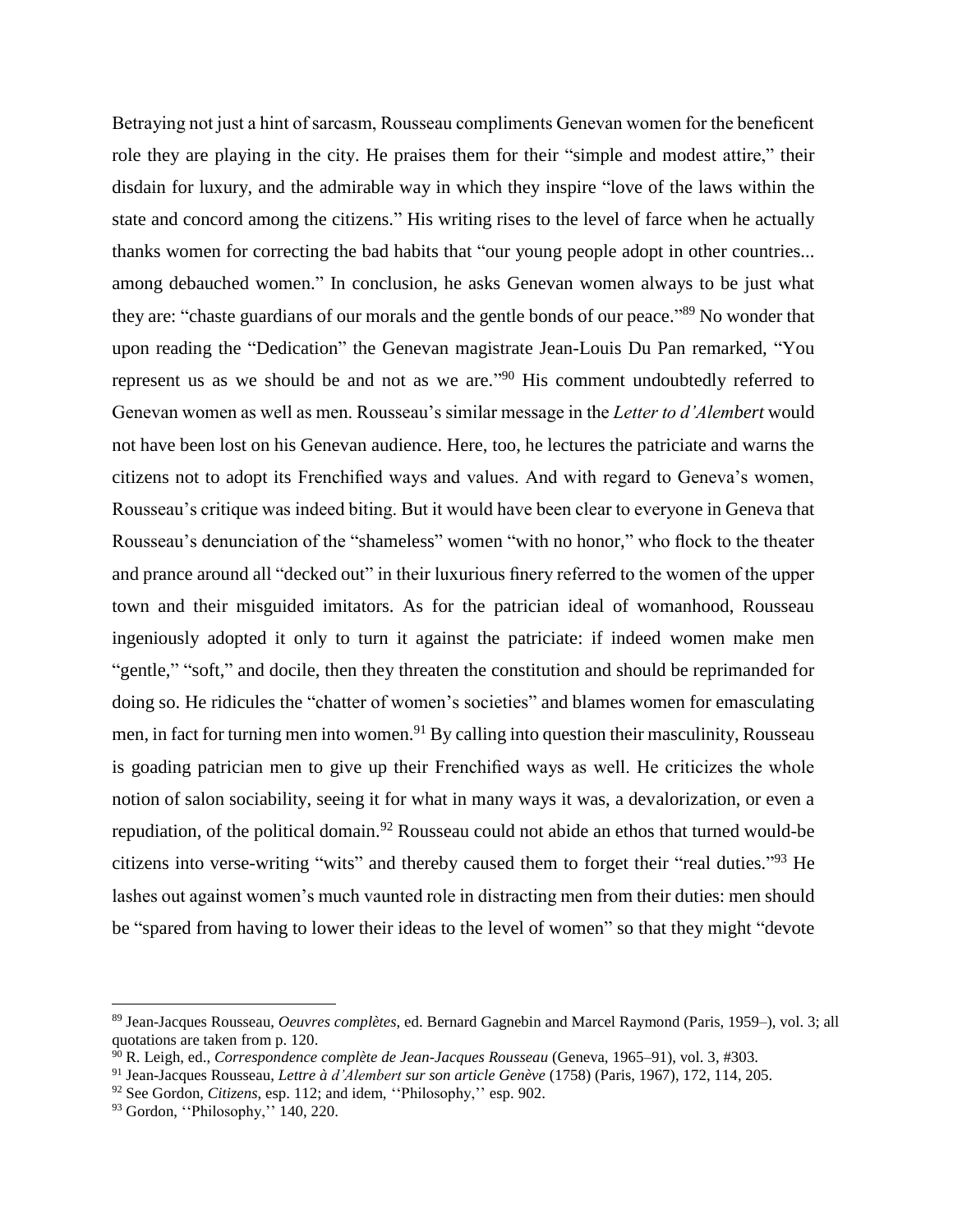themselves to solemn and serious speech without fear of ridicule."<sup>94</sup> These were clearly the words of a man who had been offended by patrician women's mockery of republican values and who was deeply disturbed by the influence they were having on their husbands and other women. In fact, with his *Letter to d'Alembert*, Rousseau delivered a deliberate slap across the face of the women of the upper town. Upon reading it, the Genevan Antoine-Jacques Roustan immediately identified Rousseau's targets: "our little women of the upper quarters, our Demoiselles of taste." <sup>95</sup> A patrician woman remarked, "Nothing is more mad and made *for the rabble*." 96

Rousseau's warning also contains an important economic dimension with particular relevance to women. He warns Genevans about the nefarious effects that the division of labor is having within their manufacturing industries, as well as "the slackening of work," the "increase in spending," and the "decrease in sales" taking place in the city as it is prospering.  $\frac{97}{2}$ He wants Genevans to consider the dangerous political consequences of the growing "inequality of fortunes."<sup>98</sup> Rousseau advocates "austere parsimony" and reminds his compatriots that "the affluence of the great majority comes from diligent work, economy, and moderation."<sup>99</sup> As important consumers and as managers of their "domestic economies,"<sup>100</sup> women were the principal targets of Rousseau's warnings about Genevan spending habits and his denunciation of luxury.<sup>101</sup> Rousseau reminds all Genevans, including women, of the "connection between luxury and misery;" he exhorts them not to become lazy and lose their taste for useful work: "We all have only our industry. The Genevan people sustains itself only by virtue of work."<sup>102</sup>

In contrast to the salon-governing, luxury-consuming patrician hostess so celebrated by

 $\overline{a}$ 

<sup>94</sup> *Ibid*., 202.

<sup>95</sup> *Correspondance complète*, vol. 5, #724.

<sup>96</sup> *Ibid*., #727 (my italics).

<sup>97</sup> Rousseau, *Lettre à d'Alembert*, 137, 138.

<sup>98</sup> *Ibid*., 217, 218.

<sup>99</sup> *Ibid*., 185, 183.

<sup>&</sup>lt;sup>100</sup> See, for example, David Hiler, "Les sept jours gras du patriciat genevois: Le livre de ménage de Marie Gallatin (1753–58),'' *Revue du vieux Genève* 16 (1986): 29–37.

<sup>&</sup>lt;sup>101</sup> In her "Repackaging Rousseau," Jennifer Jones has rightly pointed out the links between commerce and politics. Her insights into the French view of women as consumers of fashion are relevant here as well.

<sup>102</sup> Rousseau, *Lettre à d'Alembert*, 182, 184. Rousseau warns against the growing tendency to

<sup>&#</sup>x27;'search for ways of subsisting without doing anything'' (140) and asks wealthy Genevan bankers to reinvest their capital in Genevan industry: ''May those whose work heaven has blessed bring home, like the bee, the fruit to the hive ... [and] enrich their country with their wealth'' (244)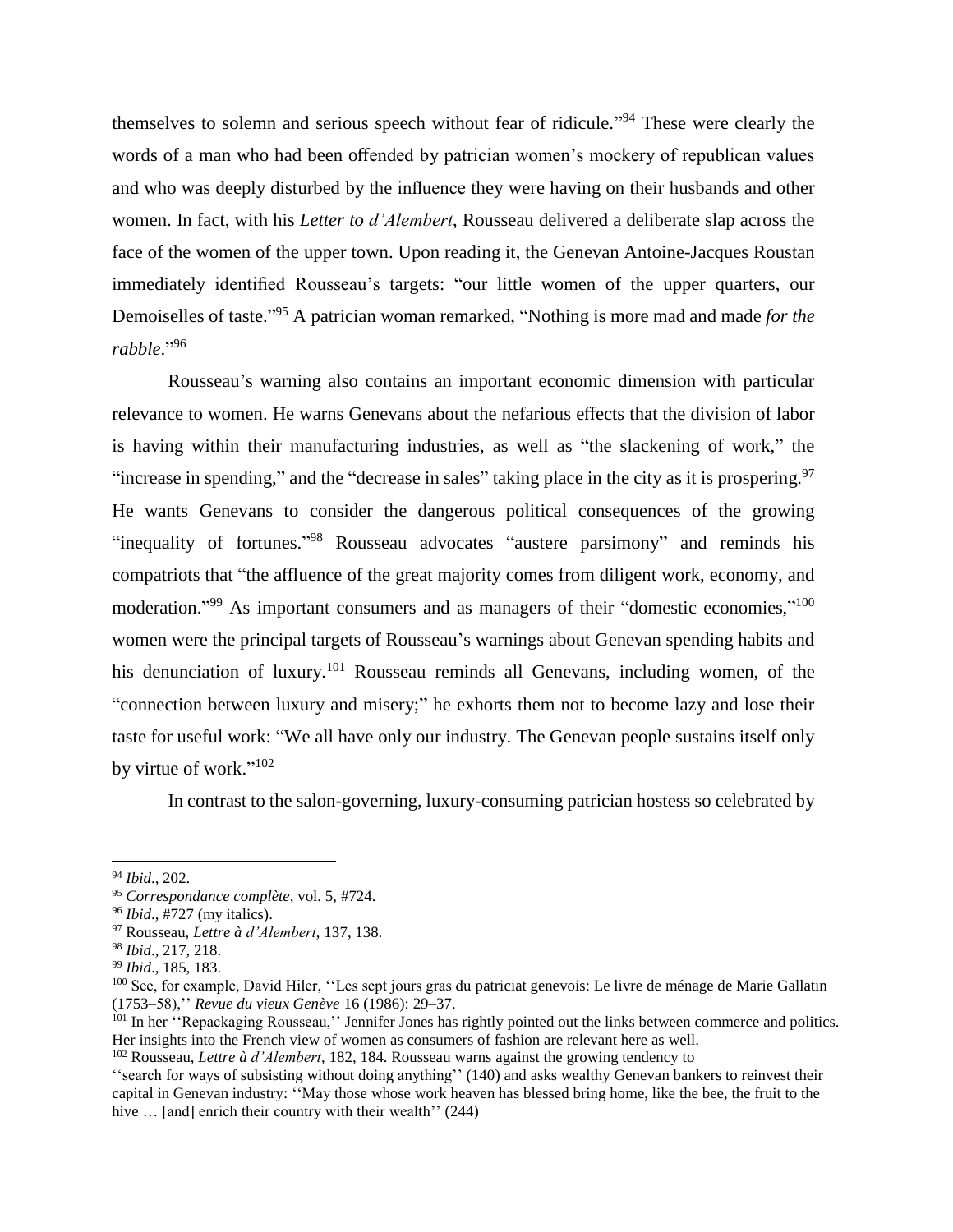Ami Lullin's ideal of womanhood, Rousseau honors the ordinary woman who tends to her home and family and thereby does her part in sustaining both the economy and the constitution. His message is that women do not acquire virtue through learning, fancy clothes and hairdos, stylized speech, or salon sociability. Only by shunning French values and by embracing republican ones does a woman earn respect and "merit." Rousseau revalorizes the ideal of the artisanal wife who works within her family home, which is the very cradle of republican values: "This is when she shows herself in all the dignity of an honest woman; this is when she commands respect and beauty shares with honor the homage paid to virtue."<sup>103</sup>

In several ways, then, one can see that Rousseau both speaks to women and defends them in the *Letter to d'Alembert*. First, he defines virtue so as to make it accessible to all women, not just an elite. Second, he shows obvious admiration for the simple, frugal, hardworking woman. Finally, he questions whether the patrician ethos does even its own women justice: "It would not be difficult to show that instead of gaining anything by these customs, women lose by them. They are flattered without being loved; they are served without being honored."<sup>104</sup> Often these theater-going patrician women are treated like merchandise; Rousseau remonstrates against "the exhibition of ladies all dressed up as best they can and placed on display in boxes [*loges*] as if in front of a boutique, waiting for buyers." 105

Like many, if not most, people of his times, Rousseau believed in the power of women to influence men. This is why he says, "Do you want to know men? Study women."<sup>106</sup> This is also why he says, "All perish through the disorder of women."<sup>107</sup> Women are crucial to the moral health of the republic. The problem in Geneva was that the wrong kinds of women, mainly patrician women, were exercising the wrong kinds of influence. And, increasingly, the wives of ordinary citizens were copying them. Rousseau's message to these women was: Get political. Stop subverting republican values; stop mimicking the manners of French aristocracy; and stop your pernicious luxury consumption. Start remembering that you are citizens of a republic and play your part in reviving both the constitution and the economy.

Another way Rousseau tried to reorient women's values toward republicanism was by

<sup>&</sup>lt;sup>103</sup> Ibid., 176. For a useful and relevant discussion of the Protestant view of family, marriage, and home, see Steven Ozment, *When Fathers Ruled* (Cambridge, Mass., 1983), 176.

<sup>104</sup> Rousseau, *Lettre à d'Alembert*, 200.

<sup>105</sup> *Ibid*., 211.

<sup>106</sup> *Ibid*., 167.

<sup>107</sup> *Ibid*., 209.